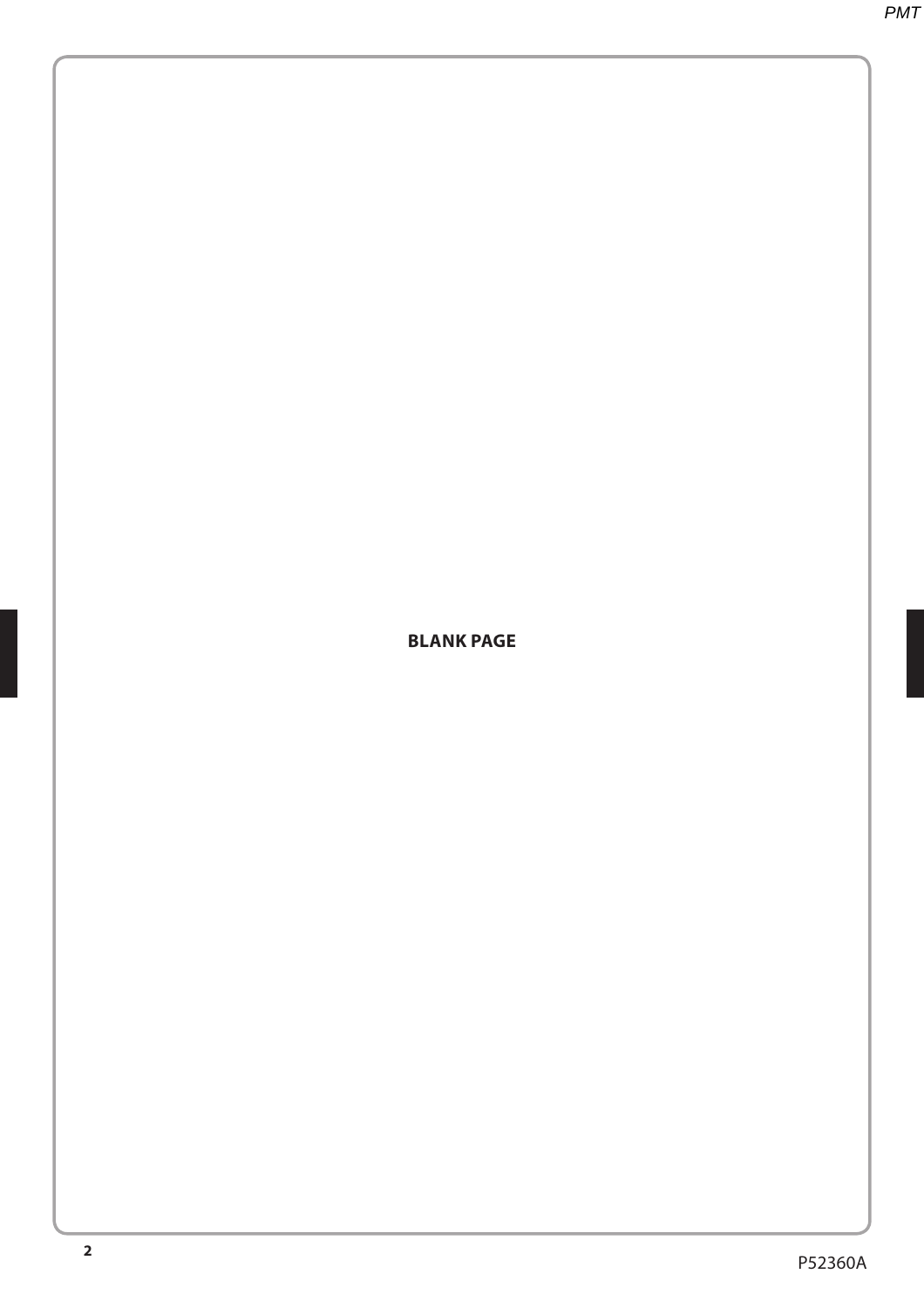## **Answer the question on ONE text from Section A and ONE text from Section B. The extracts for use with Section A are in this question paper.**

| <b>SECTION A - Shakespeare</b>                       | Page |
|------------------------------------------------------|------|
| 1(a) and $1(b)$ – Macbeth                            | 4    |
| $2(a)$ and $2(b)$ - The Tempest                      | 6    |
| $3(a)$ and $3(b)$ – Romeo and Juliet                 | 8    |
| $4(a)$ and $4(b)$ – Much Ado About Nothing           | 10   |
| 5(a) and $5(b)$ – Twelfth Night                      | 12   |
| 6(a) and $6(b)$ – The Merchant of Venice             | 14   |
| <b>SECTION B - Post-1914 Literature</b>              | Page |
| <b>EITHER</b>                                        |      |
| <b>British Play</b>                                  |      |
| 7 OR 8 - An Inspector Calls: J B Priestley           | 16   |
| 9 OR 10 - Hobson's Choice: Harold Brighouse          | 17   |
| 11 OR 12 - Blood Brothers: Willy Russell             | 18   |
| 13 OR 14 - Journey's End: R C Sherriff               | 19   |
| <b>OR</b>                                            |      |
| <b>British Novel</b>                                 |      |
| 15 OR 16 - Animal Farm: George Orwell                | 20   |
| <b>17 OR 18</b> - Lord of the Flies: William Golding | 21   |
| 19 OR 20 - Anita and Me: Meera Syal                  | 22   |
| 21 OR 22 - The Woman in Black: Susan Hill            | 23   |
|                                                      |      |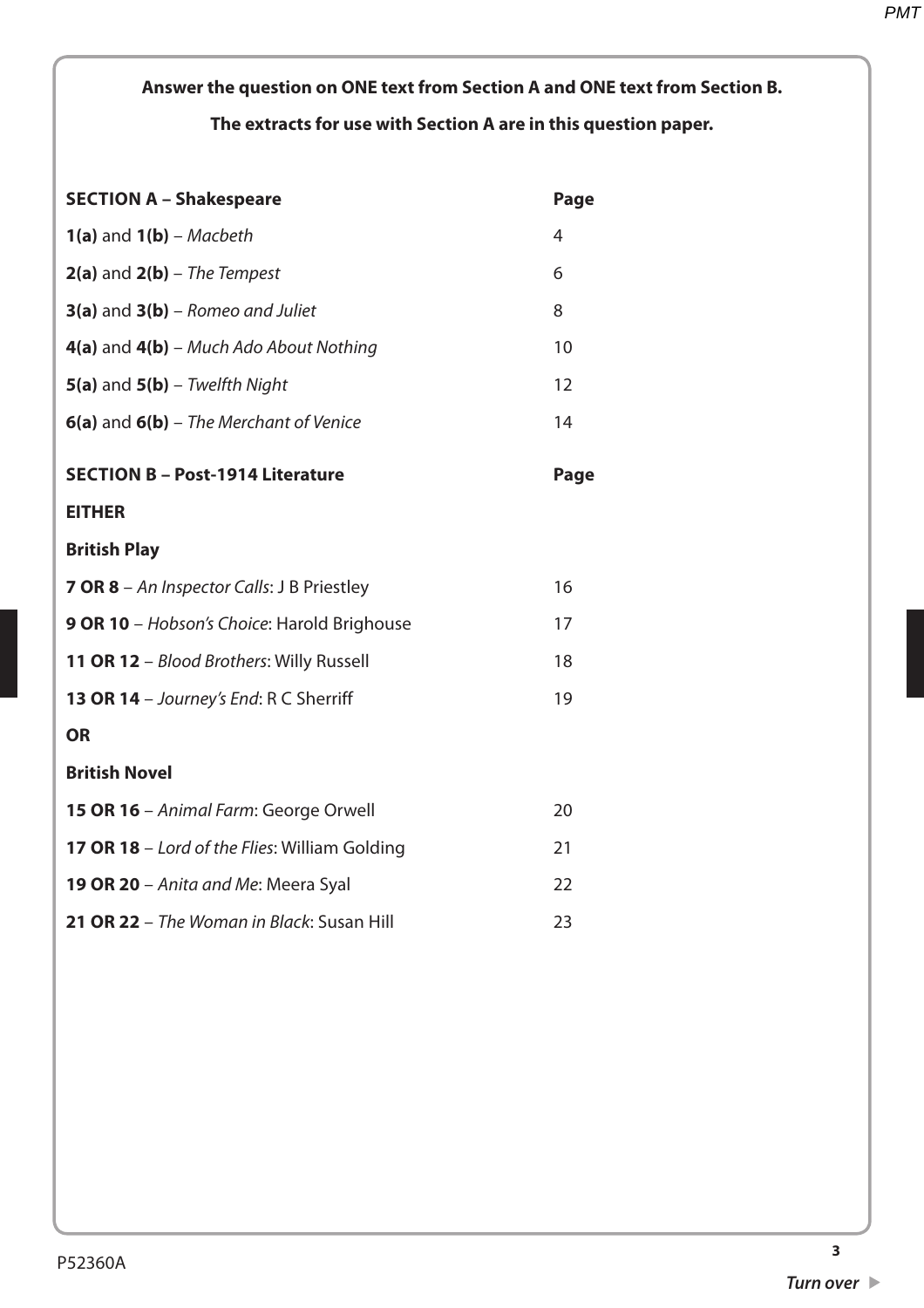| <b>SECTION A: Shakespeare</b>                                                                                                                                                                                                                                                                                                      |    |
|------------------------------------------------------------------------------------------------------------------------------------------------------------------------------------------------------------------------------------------------------------------------------------------------------------------------------------|----|
| Answer the question on ONE text from this section.                                                                                                                                                                                                                                                                                 |    |
| You should spend about 55 minutes on this section.                                                                                                                                                                                                                                                                                 |    |
| You should divide your time equally between parts (a) and (b) of the question.                                                                                                                                                                                                                                                     |    |
| Macbeth - from Act 5 Scene 1, lines 28 to 57                                                                                                                                                                                                                                                                                       |    |
| In this extract, Lady Macbeth is sleepwalking.                                                                                                                                                                                                                                                                                     |    |
| <b>LADY MACBETH</b><br>Yet here's a spot.                                                                                                                                                                                                                                                                                          |    |
| <b>DOCTOR</b><br>Hark! She speaks. I will set down what comes from her,<br>to satisfy my remembrance the more strongly.                                                                                                                                                                                                            | 30 |
| <b>LADY MACBETH</b><br>Out, damned spot! Out, I say! - One, two. Why, then<br>'tis time to do it. - Hell is murky. - Fie, my lord, fie! - a<br>soldier, and afeard? – What need we fear who knows it,<br>when none can call our power to account? - Yet who<br>would have thought the old man to have had so much<br>blood in him? | 35 |
| <b>DOCTOR</b><br>Do you mark that?                                                                                                                                                                                                                                                                                                 |    |
| <b>LADY MACBETH</b><br>The Thane of Fife had a wife: where is she now? -<br>What, will these hands ne'er be clean? - No more<br>o' that, my lord, no more o' that: you mar all with this<br>starting.                                                                                                                              | 40 |
| <b>DOCTOR</b><br>Go to, go to: you have known what you should not.                                                                                                                                                                                                                                                                 |    |
| <b>GENTLEWOMAN</b><br>She has spoke what she should not, I am sure of<br>that. Heaven knows what she has known.                                                                                                                                                                                                                    |    |
| <b>LADY MACBETH</b><br>Here's the smell of the blood still! All the perfumes of<br>Arabia will not sweeten this little hand. O! Oh, oh -                                                                                                                                                                                           | 45 |
| <b>DOCTOR</b><br>What a sigh is there! The heart is sorely charged.                                                                                                                                                                                                                                                                |    |
| <b>GENTLEWOMAN</b><br>I would not have such a heart in my bosom for<br>the dignity of the whole body.                                                                                                                                                                                                                              |    |
| <b>DOCTOR</b><br>Well, well, well -                                                                                                                                                                                                                                                                                                | 50 |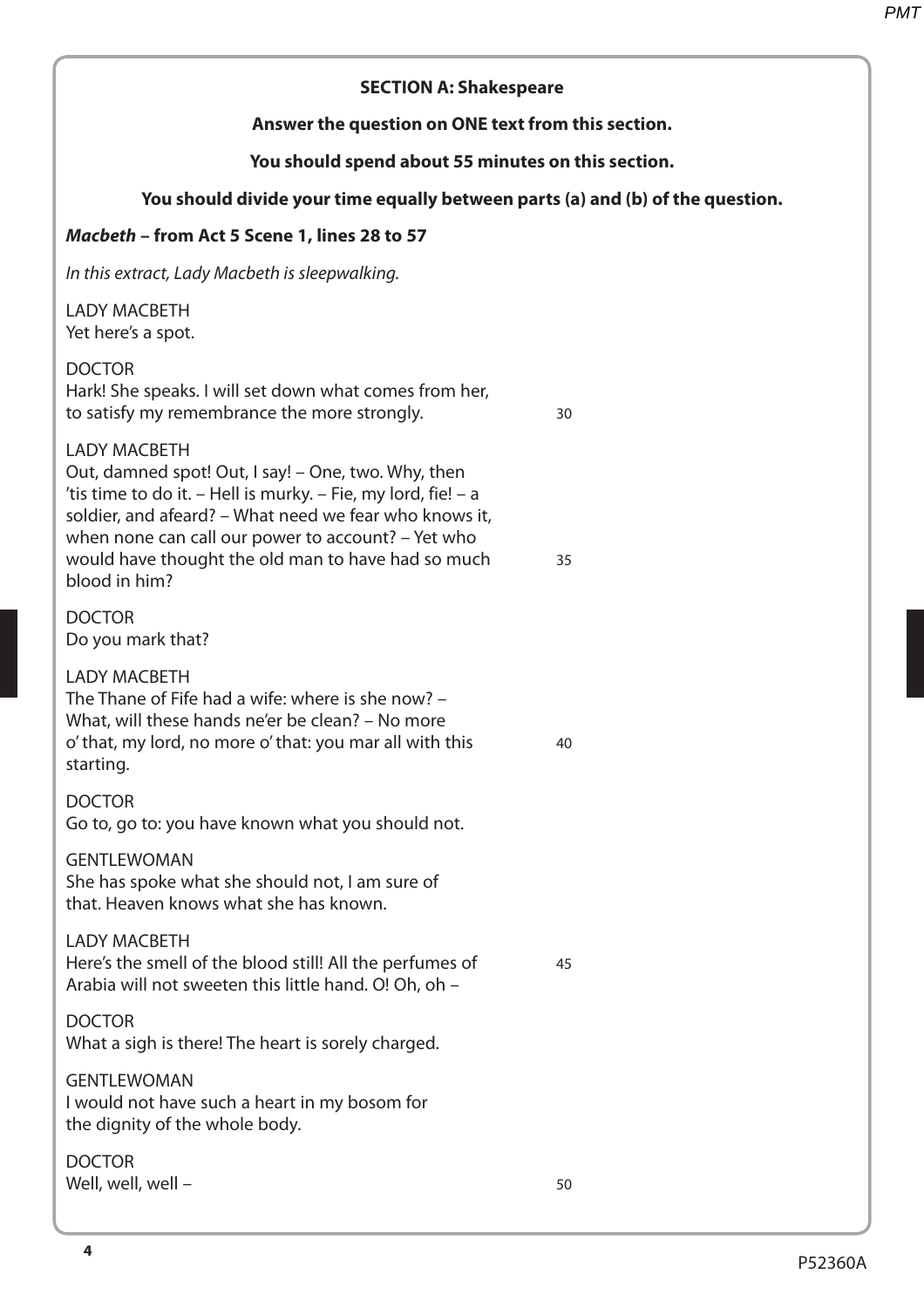| <b>GENTLEWOMAN</b><br>Pray God it be, sir.                                                                                                                            |      |
|-----------------------------------------------------------------------------------------------------------------------------------------------------------------------|------|
| <b>DOCTOR</b><br>This disease is beyond my practice. Yet I have known<br>those which have walked in their sleep, who have died<br>holily in their beds.               |      |
| <b>LADY MACBETH</b><br>Wash your hands, put on your night-gown. Look<br>55<br>not so pale. - I tell you yet again, Banquo's buried: he<br>cannot come out on's grave. |      |
| (a) Explore how Shakespeare presents the character of Lady Macbeth in this extract.<br>1                                                                              |      |
| Refer closely to the extract in your answer.                                                                                                                          | (20) |
| (b) In this extract, Lady Macbeth shows her guilt over the murder of Duncan.                                                                                          |      |
| Explain the importance of guilt elsewhere in the play.                                                                                                                |      |
| In your answer, you <b>must</b> consider:                                                                                                                             |      |
| how guilt is shown<br>$\bullet$                                                                                                                                       |      |
| the reasons for the guilt within the play.<br>$\bullet$                                                                                                               |      |
| You <b>must</b> refer to the context of the play in your answer.                                                                                                      | (20) |
| (Total for Question 1 = 40 marks)                                                                                                                                     |      |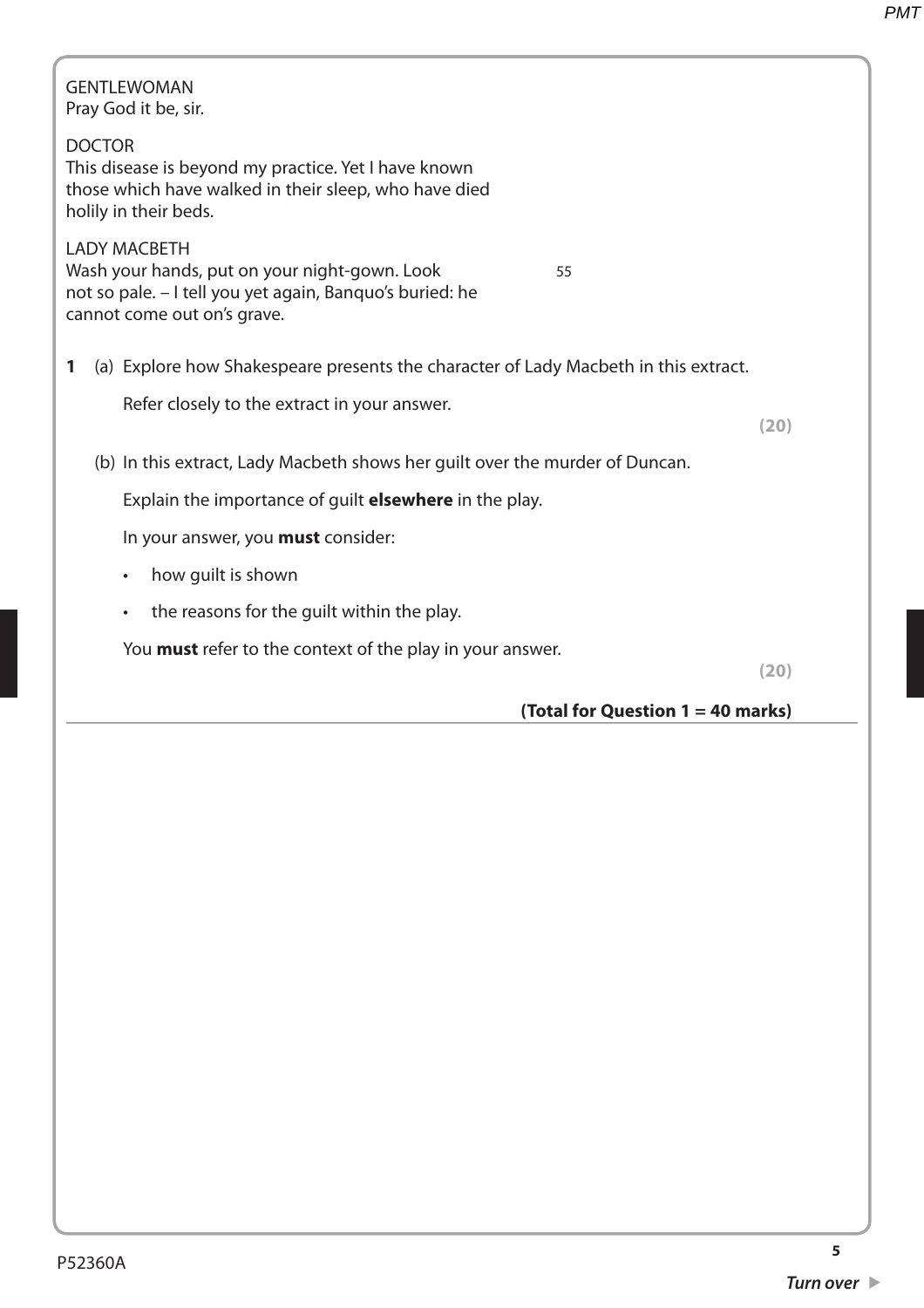## *The Tempest –* **from Act 3 Scene 1, lines 42 to 73**

In this extract, Ferdinand is talking to Miranda.

## FERDINAND

For several virtues Have I liked several women – never any With so full soul, but some defect in her Did quarrel with the noblest grace she owed,  $45$ And put it to the foil. But you – o you, So perfect and so peerless – are created Of every creature's best!

## MIRANDA

 I do not know One of my sex – no woman's face remember, Save, from my glass, mine own. Nor have I seen 50 More that I may call men than you, good friend, And my dear father. How features are abroad, I am skilless of – but, by my modesty, The jewel in my dower, I would not wish Any companion in the world but you – 55 Nor can imagination form a shape, Besides yourself, to like of. But I prattle Something too wildly, and my father's precepts I therein do forget.

## MIRANDA

Do you love me?

## FERDINAND

O heaven, O earth, bear witness to this sound And crown what I profess with kind event, If I speak true! If hollowly, invert 70 What best is boded me to mischief! I, Beyond all limit of what else i'the world, Do love, prize, honour you.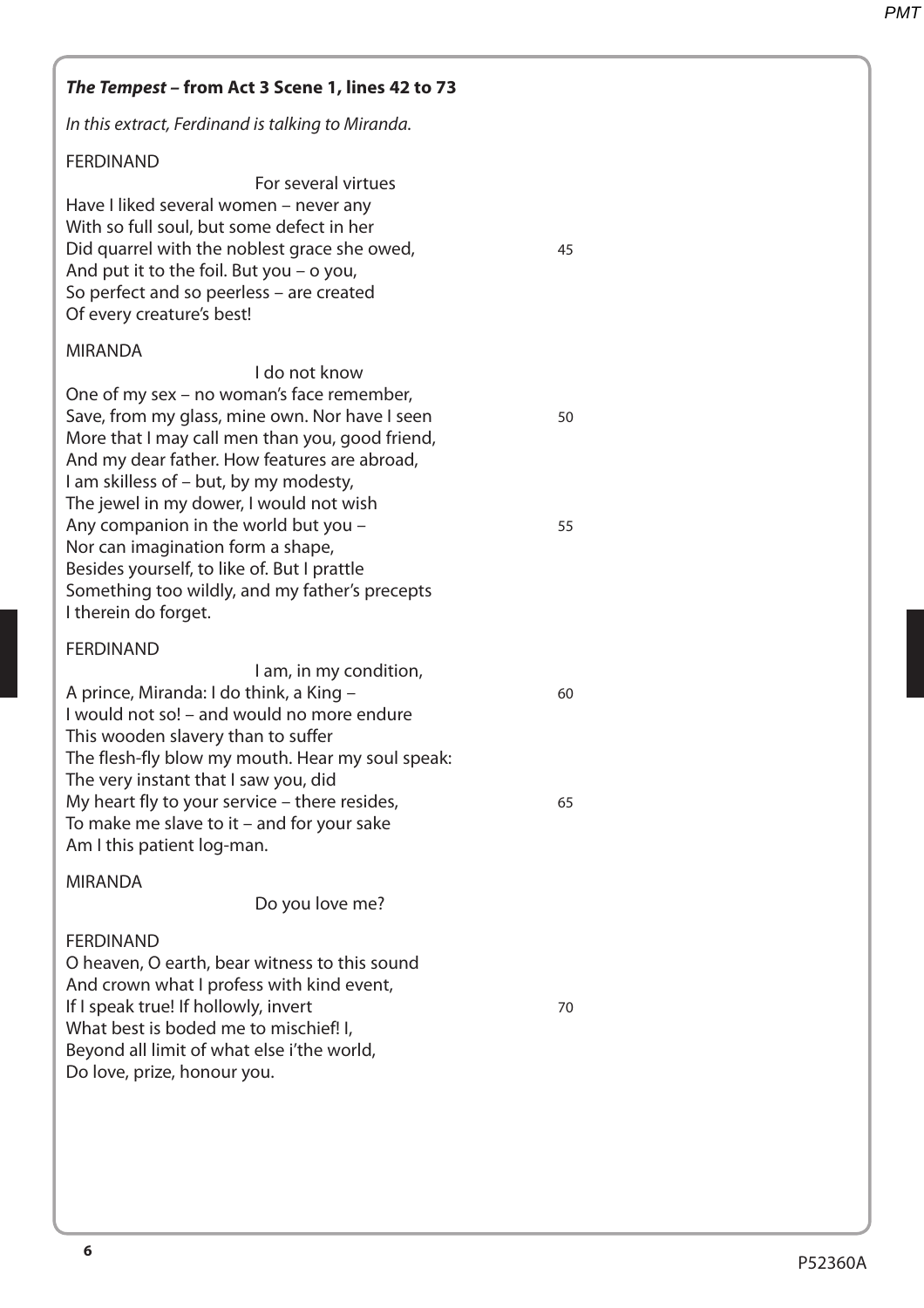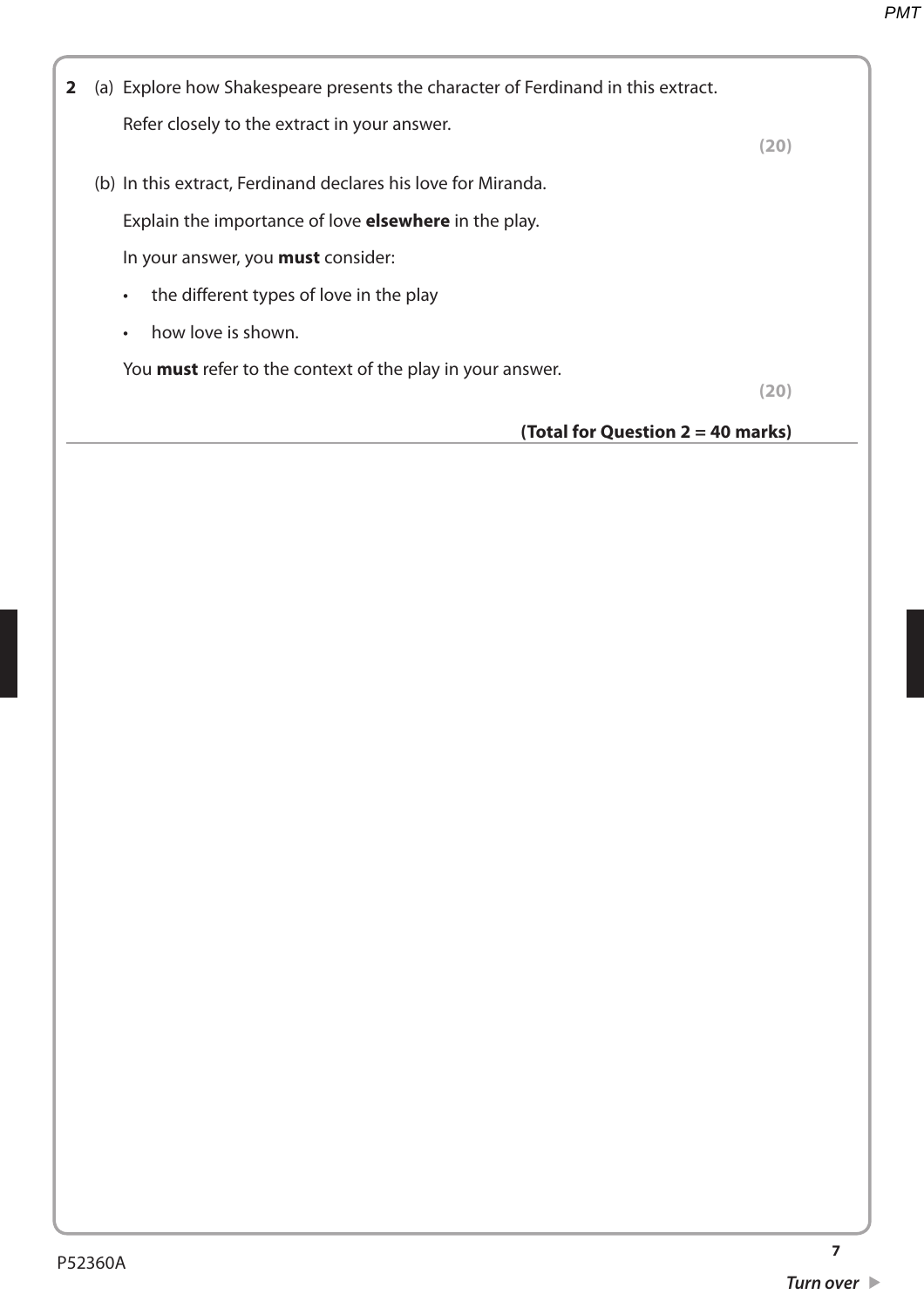| Romeo and Juliet - from Act 1 Scene 5, lines 60 to 88                                                                                                                                                                                                                                                                                                                                    |    |
|------------------------------------------------------------------------------------------------------------------------------------------------------------------------------------------------------------------------------------------------------------------------------------------------------------------------------------------------------------------------------------------|----|
| In this extract, Tybalt is complaining about Romeo being at the Capulet party.                                                                                                                                                                                                                                                                                                           |    |
| <b>CAPULET</b><br>Why, how now, kinsman! Wherefore storm you so?                                                                                                                                                                                                                                                                                                                         | 60 |
| <b>TYBALT</b><br>Uncle, this is a Montague, our foe! -<br>A villain that is hither come in spite,<br>To scorn at our solemnity this night.                                                                                                                                                                                                                                               |    |
| <b>CAPULET</b><br>Young Romeo is it?                                                                                                                                                                                                                                                                                                                                                     |    |
| <b>TYBALT</b><br>'Tis he, that villain Romeo.                                                                                                                                                                                                                                                                                                                                            |    |
| <b>CAPULET</b><br>Content thee, gentle coz, let him alone.<br>'A bears him like a portly gentleman -<br>And to say truth, Verona brags of him<br>To be a virtuous and well-governed youth.                                                                                                                                                                                               | 65 |
| I would not, for the wealth of all this town,<br>Here in my house do him disparagement.<br>Therefore be patient, take no note of him.<br>It is my will, the which if thou respect,<br>Show a fair presence and put off these frowns,<br>An ill-beseeming semblance for a feast.                                                                                                          | 70 |
| <b>TYBALT</b><br>It fits when such a villain is a guest.<br>I'll not endure him!                                                                                                                                                                                                                                                                                                         | 75 |
| <b>CAPULET</b><br>He shall be endured.<br>What, goodman boy? I say he shall! Go to!<br>Am I the master here, or you? Go to!<br>You'll not endure him! God shall mend my soul,<br>You'll make a mutiny among my guests!<br>You will set cock-a-hoop! You'll be the man!                                                                                                                   | 80 |
| <b>TYBALT</b><br>Why, uncle, 'tis a shame.                                                                                                                                                                                                                                                                                                                                               |    |
| <b>CAPULET</b><br>Go to, go to!<br>You are a saucy boy! Is't so indeed?<br>This trick may chance to scathe you. - I know what.<br>You must contrary me! Marry, 'tis time -<br>(To dancers nearby) Well said, my hearts! - You are<br>a princox! Go!<br>Be quiet, or – (To the Servants) More light, more light,<br>for shame! $-$<br>I'll make you quiet! – (To dancers) What! – Cheerly | 85 |
| my hearts!                                                                                                                                                                                                                                                                                                                                                                               |    |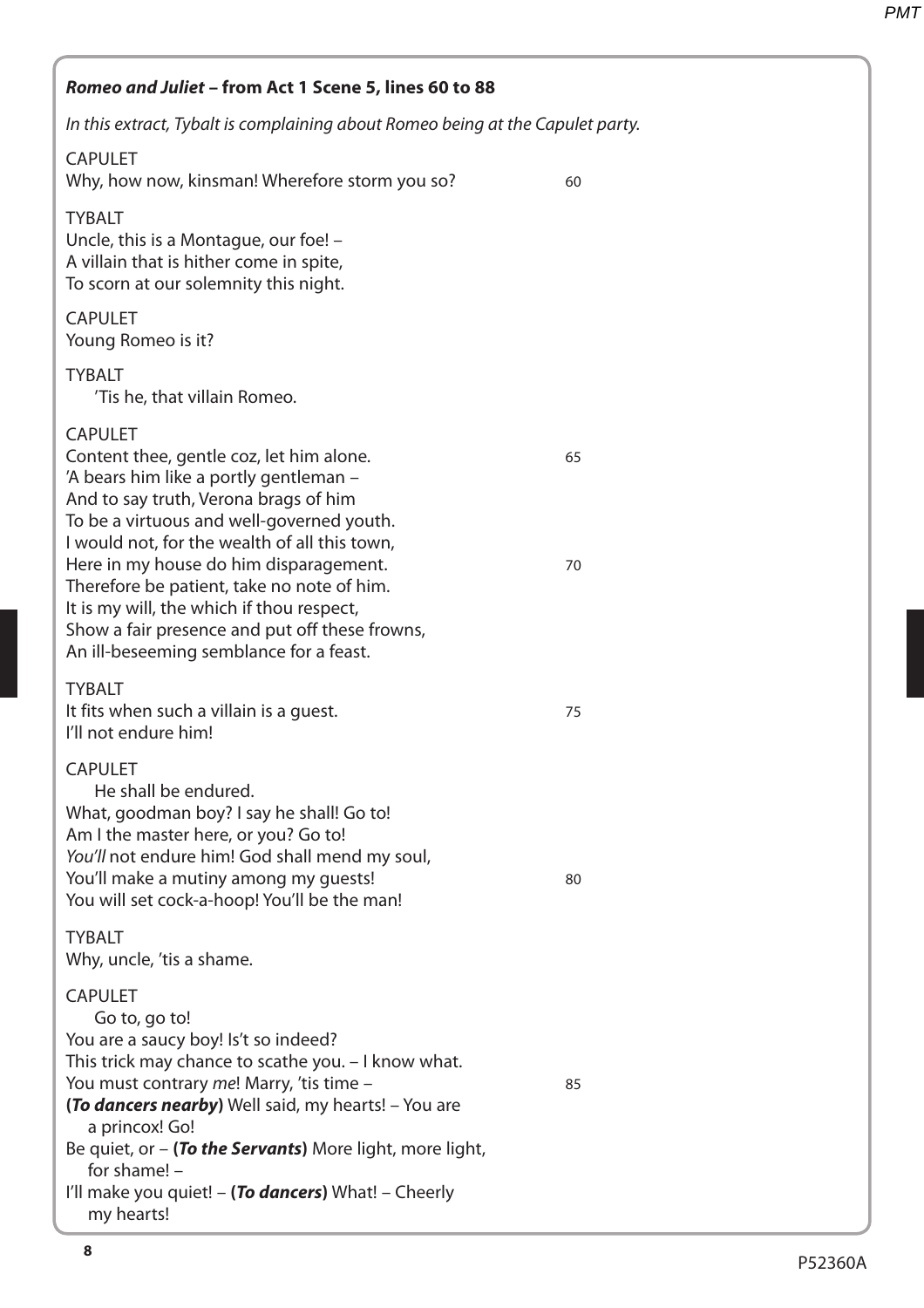| 3 | (a) Explore how Shakespeare presents the character of Lord Capulet in this extract.        |      |
|---|--------------------------------------------------------------------------------------------|------|
|   | Refer closely to the extract in your answer.                                               | (20) |
|   | (b) In this extract, Lord Capulet demonstrates his power as head of the Capulet<br>family. |      |
|   | Explain the importance of power <b>elsewhere</b> in the play.                              |      |
|   | In your answer, you <b>must</b> consider:                                                  |      |
|   | how power is presented<br>$\bullet$                                                        |      |
|   | the effects power has within the play.<br>$\bullet$                                        |      |
|   | You <b>must</b> refer to the context of the play in your answer.                           | (20) |
|   | (Total for Question $3 = 40$ marks)                                                        |      |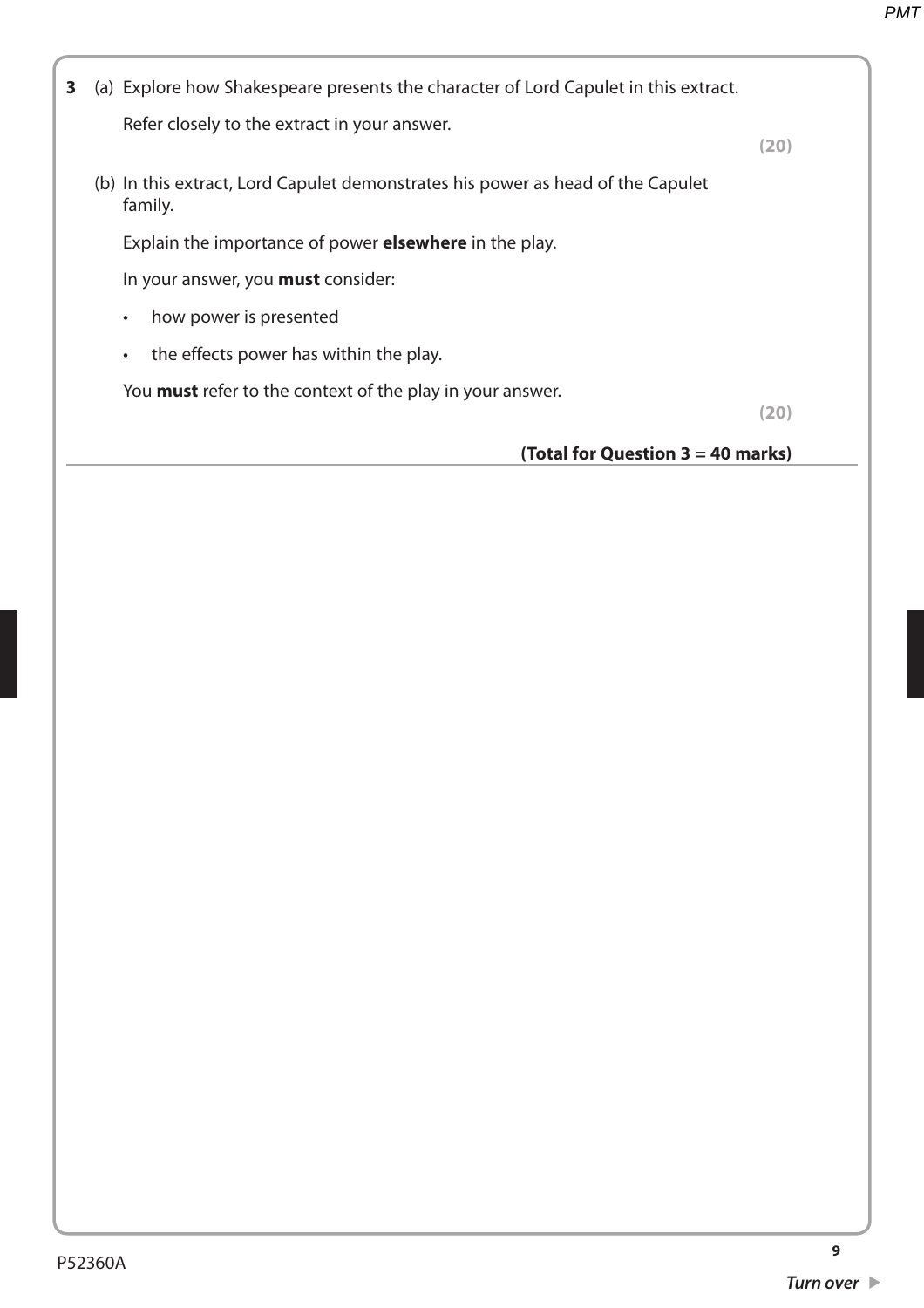| Much Ado About Nothing – from Act 3 Scene 1, lines 59–91                                                                                                                                                                                                                                                                                                                                                                                |          |
|-----------------------------------------------------------------------------------------------------------------------------------------------------------------------------------------------------------------------------------------------------------------------------------------------------------------------------------------------------------------------------------------------------------------------------------------|----------|
| In this extract, Hero and Ursula are discussing Beatrice.                                                                                                                                                                                                                                                                                                                                                                               |          |
| <b>HERO</b><br>Why, you speak truth. I never yet saw man,<br>How wise, how noble, young, how rarely featured,<br>But she would spell him backward. If fair-faced,<br>She would swear the gentleman should be her sister;<br>If black, why, Nature, drawing of an antic,<br>Made a foul blot; if tall, a lance ill-headed;<br>If low, an agate very vilely cut;<br>If speaking, why, a vane blown with all the winds;                    | 60<br>65 |
| If silent, why, a block moved with none.<br>So turns she every man the wrong side out,<br>And never gives to truth and virtue that<br>Which simpleness and merit purchaseth.                                                                                                                                                                                                                                                            | 70       |
| <b>URSULA</b><br>Sure, sure, such carping is not commendable.                                                                                                                                                                                                                                                                                                                                                                           |          |
| <b>HERO</b><br>No; not to be so odd and from all fashions,<br>As Beatrice is, cannot be commendable.<br>But who dare tell her so? If I should speak,<br>She would mock me into air. O, she would laugh me<br>Out of myself, press me to death with wit!<br>Therefore let Benedick, like covered fire,<br>Consume away in sighs, waste inwardly.<br>It were a better death than die with mocks,<br>Which is as bad as die with tickling. | 75<br>80 |
| <b>URSULA</b><br>Yet tell her of it: hear what she will say.                                                                                                                                                                                                                                                                                                                                                                            |          |
| <b>HERO</b><br>No: rather I will go to Benedick<br>And counsel him to fight against his passion.<br>And, truly, I'll devise some honest slanders<br>To stain my cousin with. One doth not know<br>How much an ill word may empoison liking.                                                                                                                                                                                             | 85       |
| <b>URSULA</b><br>O, do not do your cousin such a wrong!<br>She cannot be so much without true judgement -<br>Having so swift and excellent a wit<br>As she is prized to have - as to refuse<br>So rare a gentleman as Signior Benedick.                                                                                                                                                                                                 | 90       |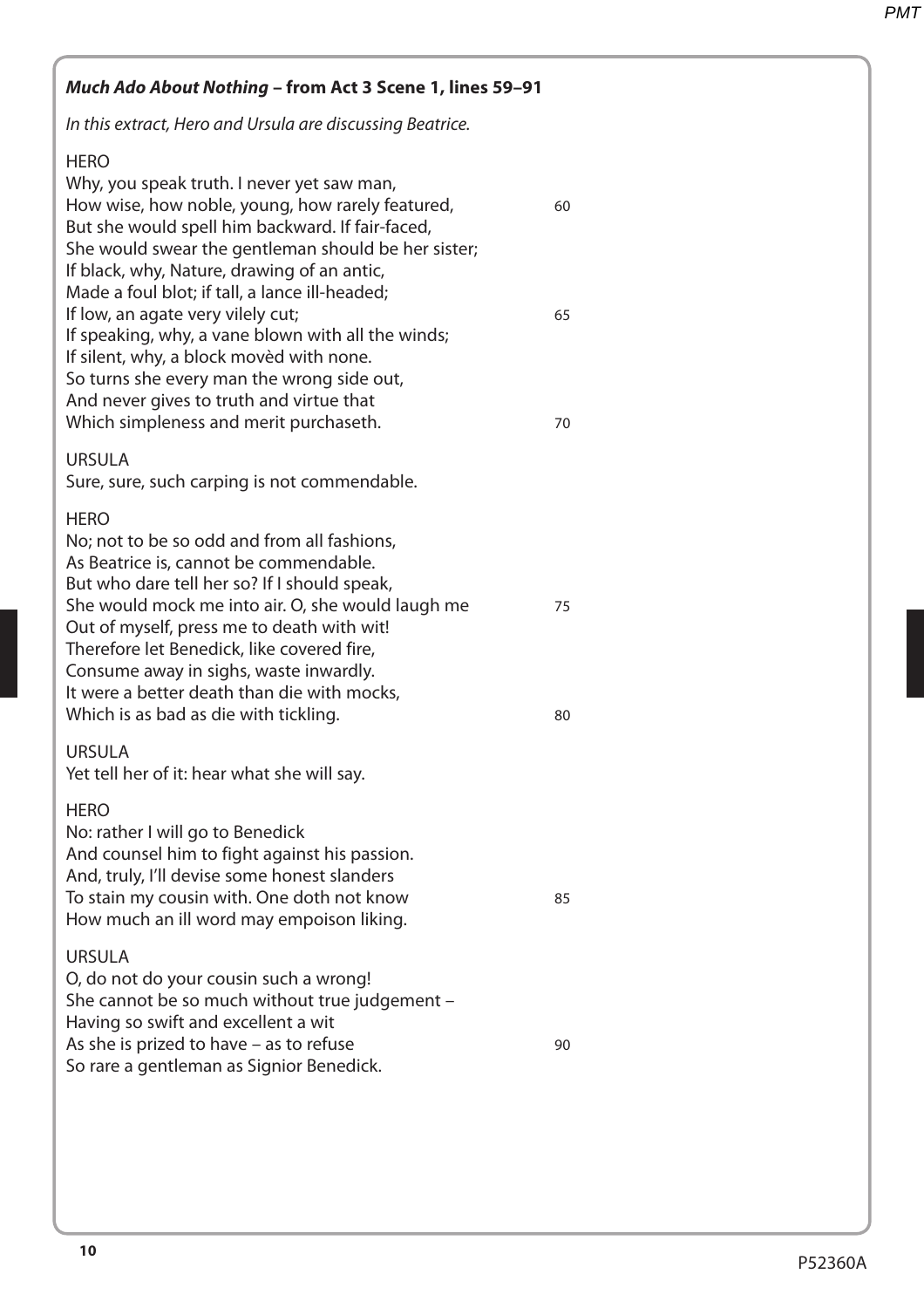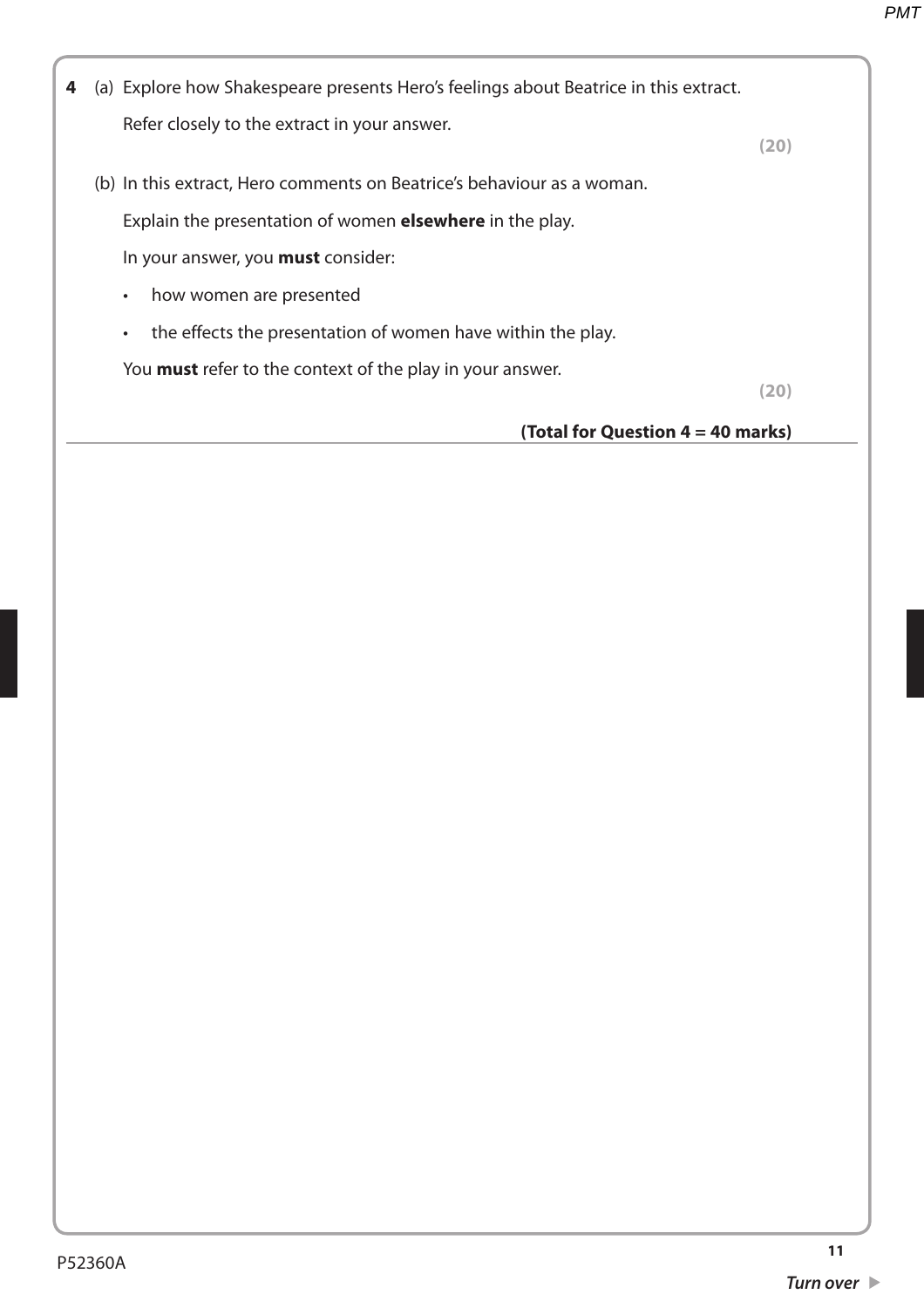| Twelfth Night - from Act 3 Scene 4, lines 24 to 54                                                                                                                             |    |
|--------------------------------------------------------------------------------------------------------------------------------------------------------------------------------|----|
| In this extract, Malvolio is referring to the letter that he believes Olivia wrote to him.                                                                                     |    |
| <b>OLIVIA</b><br>Why, how dost thou, man? What is the matter<br>with thee?                                                                                                     | 25 |
| <b>MALVOLIO</b><br>Not black in my mind, though yellow in my legs.<br>It did come to his hands, and commands shall be<br>executed; I think we do know the sweet Roman<br>hand. |    |
| <b>OLIVIA</b><br>Wilt thou go to bed, Malvolio?                                                                                                                                | 30 |
| <b>MALVOLIO</b><br>To bed! ay, sweetheart, and I'll come to thee.                                                                                                              |    |
| <b>OLIVIA</b><br>God comfort thee! Why dost thou smile so, and<br>kiss thy hand so oft?                                                                                        |    |
| <b>MARIA</b><br>How do you, Malvolio?                                                                                                                                          |    |
| <b>MALVOLIO</b><br>At your request! Yes; nightingales answer daws.                                                                                                             | 35 |
| <b>MARIA</b><br>Why appear you with this ridiculous boldness<br>before my lady?                                                                                                |    |
| <b>MALVOLIO</b><br>"Be not afraid of greatness"; 't was well writ.                                                                                                             |    |
| <b>OLIVIA</b><br>What meanest thou by that, Malvolio?                                                                                                                          |    |
| <b>MALVOLIO</b><br>"Some are born great," -                                                                                                                                    | 40 |
| <b>OLIVIA</b><br>Ha!                                                                                                                                                           |    |
| <b>MALVOLIO</b><br>"Some achieve greatness," -                                                                                                                                 |    |
| <b>OLIVIA</b><br>What sayest thou?                                                                                                                                             |    |
| <b>MALVOLIO</b><br>"And some have greatness thrust upon them."                                                                                                                 |    |
| <b>OLIVIA</b><br>Heaven restore thee!                                                                                                                                          | 45 |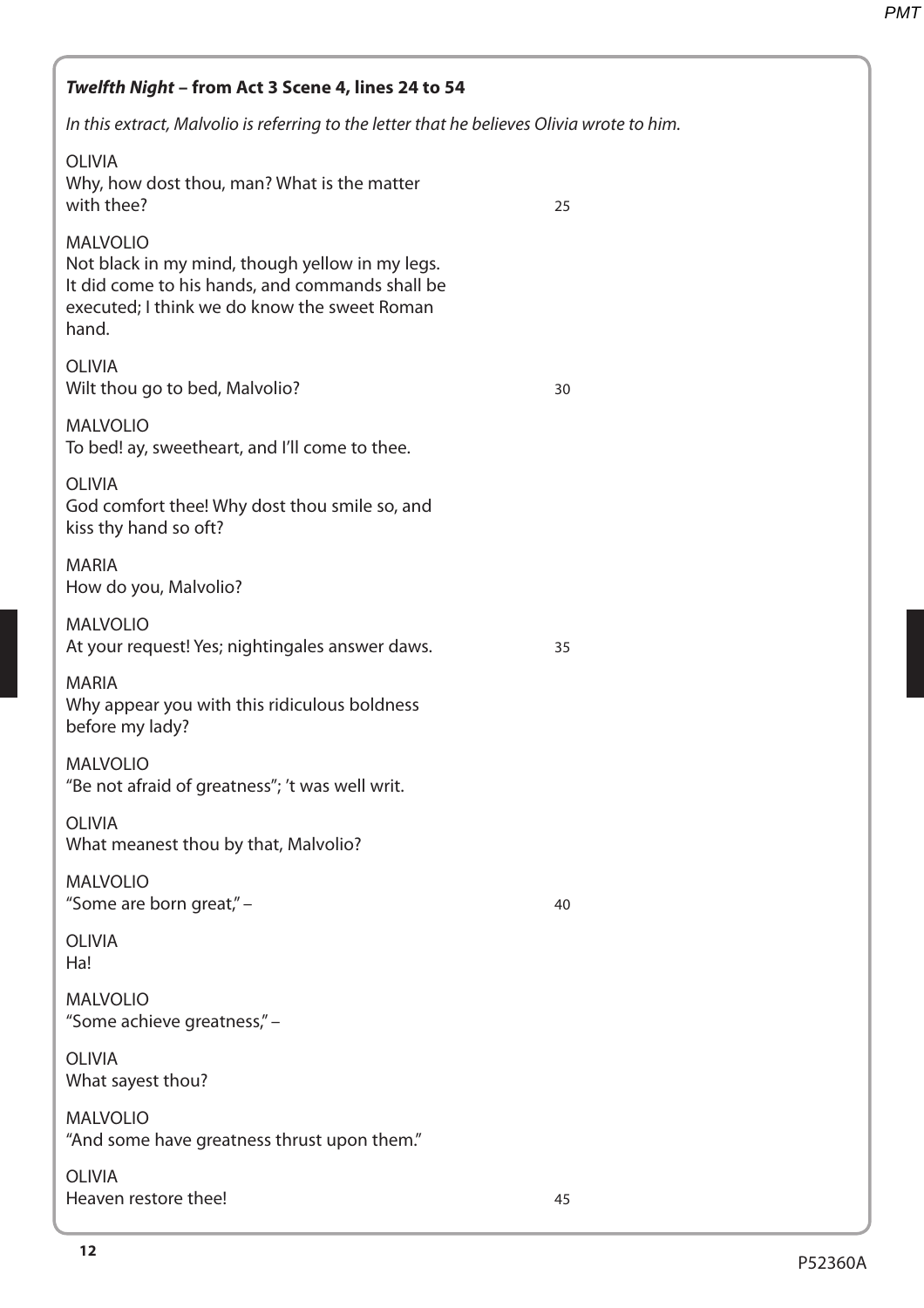| <b>MALVOLIO</b><br>"Remember who commended thy yellow<br>stockings"-                      |      |
|-------------------------------------------------------------------------------------------|------|
| <b>OLIVIA</b><br>Thy yellow stockings!                                                    |      |
| <b>MALVOLIO</b><br>"And wished to see thee cross-gartered."                               |      |
| <b>OLIVIA</b><br>Cross-gartered!<br>50                                                    |      |
| <b>MALVOLIO</b><br>"Go to, thou art made, if thou desirest to be so;" -                   |      |
| <b>OLIVIA</b><br>Am I made?                                                               |      |
| <b>MALVOLIO</b><br>"If not, let me see thee a servant still."                             |      |
| <b>OLIVIA</b><br>Why, this is very midsummer madness.                                     |      |
| (a) Explore how Shakespeare presents Olivia's reactions to Malvolio in this extract.<br>5 |      |
| Refer closely to the extract in your answer.                                              | (20) |
| (b) In this extract, Olivia believes Malvolio has gone mad.                               |      |
| Explain the importance of madness elsewhere in the play.                                  |      |
| In your answer, you must consider:                                                        |      |
| how madness is presented<br>$\bullet$                                                     |      |
| the effects madness has within the play.<br>$\bullet$                                     |      |
| You <b>must</b> refer to the context of the play in your answer.                          |      |
|                                                                                           | (20) |
| (Total for Question 5 = 40 marks)                                                         |      |
|                                                                                           |      |
|                                                                                           |      |
|                                                                                           |      |
|                                                                                           |      |
|                                                                                           |      |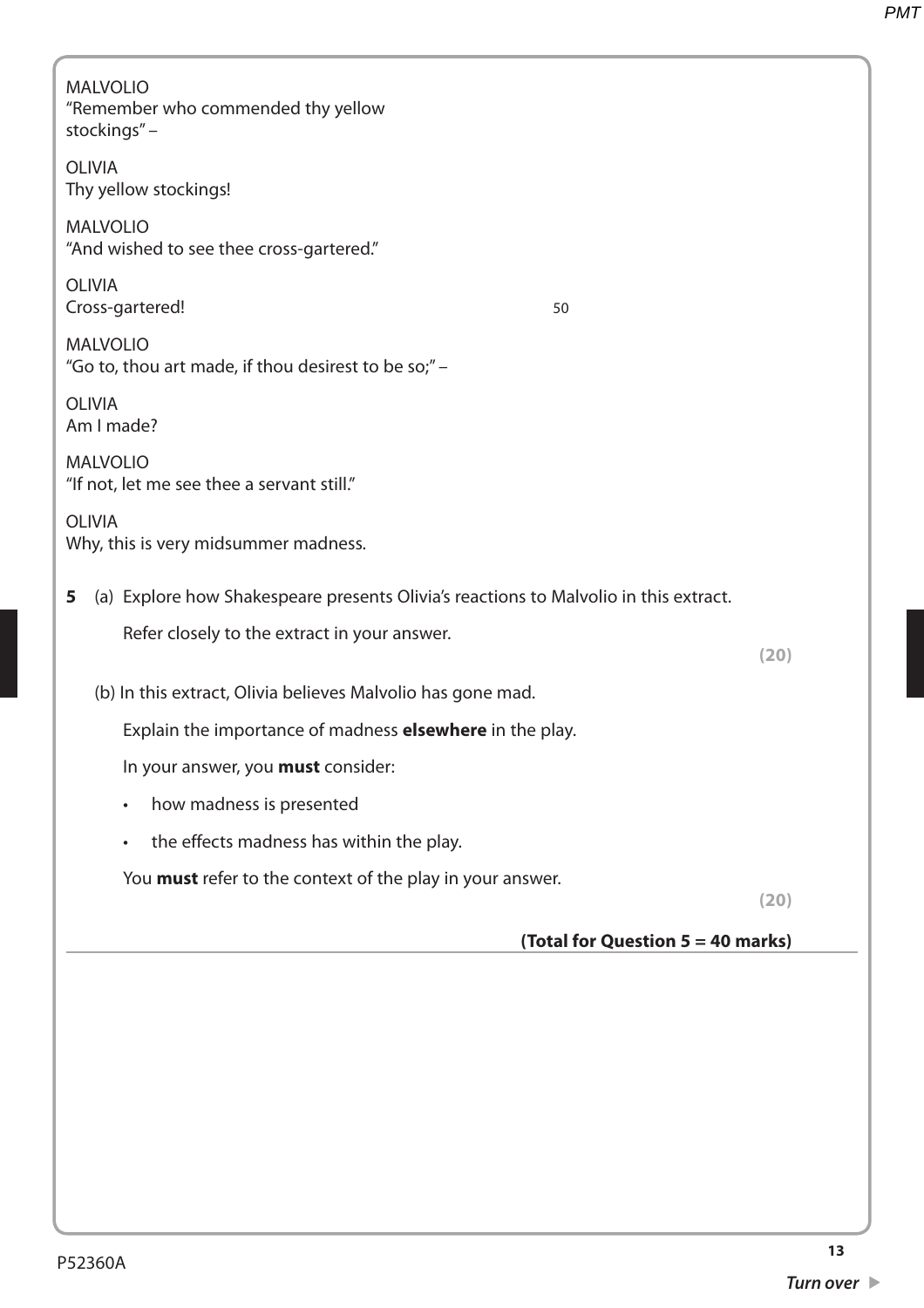| The Merchant of Venice - from Act 5 Scene 1, lines 142-169                                                                                                                                                                                                                                                                                                                                                                   |     |
|------------------------------------------------------------------------------------------------------------------------------------------------------------------------------------------------------------------------------------------------------------------------------------------------------------------------------------------------------------------------------------------------------------------------------|-----|
| In this extract, Nerissa and Gratiano are arguing in front of Portia.                                                                                                                                                                                                                                                                                                                                                        |     |
| <b>GRATIANO</b><br>(To Nerissa) By yonder moon I swear you do me<br>Wrong!<br>In faith, I gave it to the judge's clerk -<br>Would he were gelt that had it for my part,<br>Since you do take it, love, so much at heart.                                                                                                                                                                                                     | 145 |
| <b>PORTIA</b><br>A quarrel, ho - already! What's the matter?                                                                                                                                                                                                                                                                                                                                                                 |     |
| <b>GRATIANO</b><br>About a hoop of gold, a paltry ring<br>That she did give me, whose posy was<br>For all the world like cutler's poetry<br>Upon a knife: 'Love me, and leave me not.'                                                                                                                                                                                                                                       | 150 |
| <b>NERISSA</b><br>What talk you of the posy or the value?<br>You swore to me when I did give it you<br>That you would wear it till your hour of death,<br>And that it should lie with you in your grave.<br>Though not for me, yet for your vehement oaths<br>You should have been respective and have kept it.<br>Gave it a judge's clerk! No, God's my judge,<br>The clerk will ne'er wear his hair on's face that had it! | 155 |
| <b>GRATIANO</b><br>He will, and if he live to be a man.                                                                                                                                                                                                                                                                                                                                                                      |     |
| <b>NERISSA</b><br>Ay, if a woman live to be a man.                                                                                                                                                                                                                                                                                                                                                                           | 160 |
| <b>GRATIANO</b><br>Now, by this hand, I gave it to a youth! -<br>A kind of boy, a little scrubbed boy<br>No higher than thyself, the judge's clerk -<br>A prating boy that begged it as a fee.<br>I could not for my heart deny it him.                                                                                                                                                                                      | 165 |
| <b>PORTIA</b><br>You were to blame, I must be plain with you,<br>To part so slightly with your wife's first gift,<br>A thing stuck on with oaths upon your finger,<br>And so riveted with faith unto your flesh.                                                                                                                                                                                                             |     |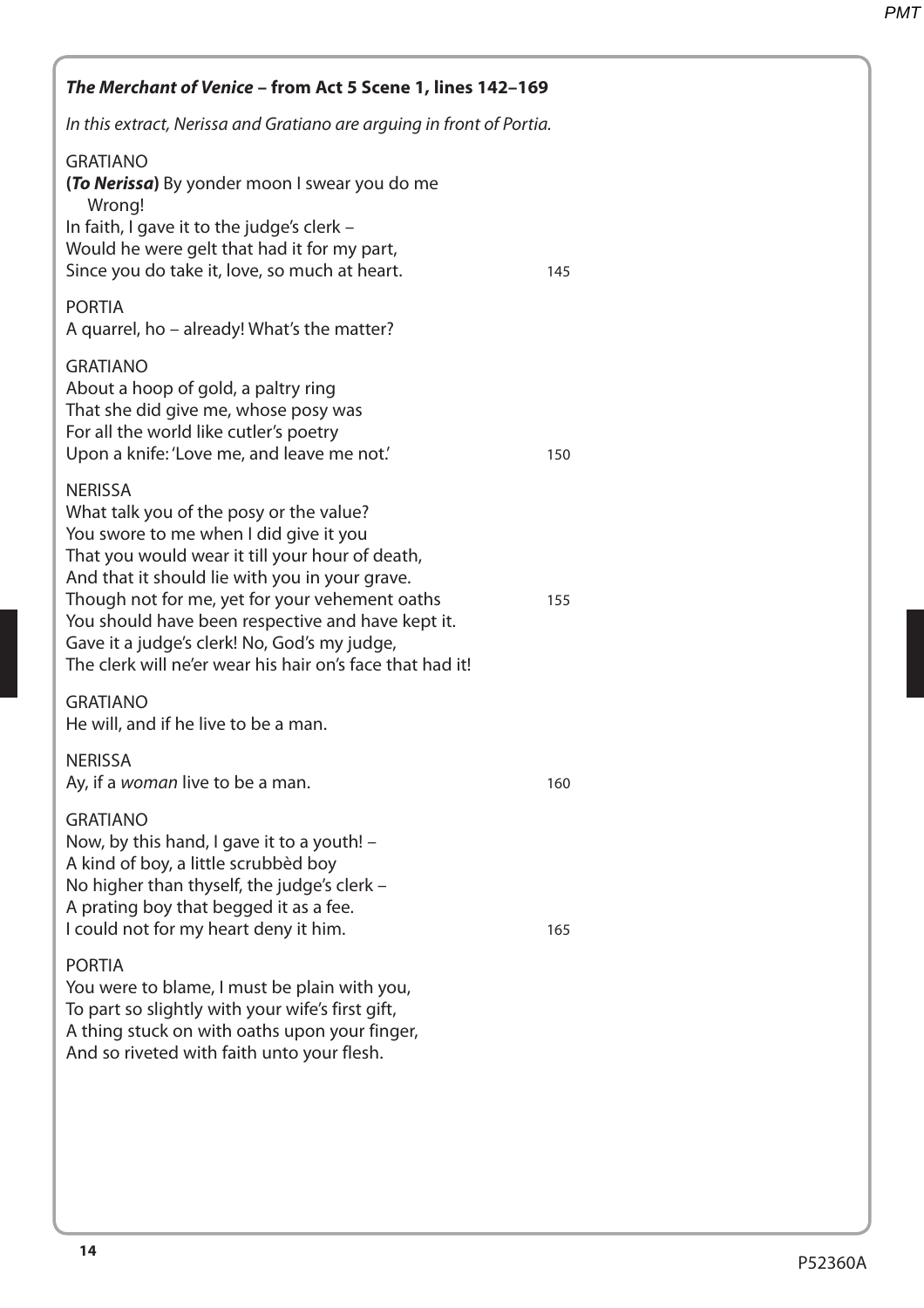|   | (Total for Question $6 = 40$ marks)                                                                    |      |
|---|--------------------------------------------------------------------------------------------------------|------|
|   |                                                                                                        | (20) |
|   | You <b>must</b> refer to the context of the play in your answer.                                       |      |
|   | the effects deception has within the play.<br>$\bullet$                                                |      |
|   | why deception is important<br>$\bullet$                                                                |      |
|   | In your answer, you <b>must</b> consider:                                                              |      |
|   | Explain the importance of deception <b>elsewhere</b> in the play.                                      |      |
|   | (b) In this extract, Gratiano has been deceived by Nerissa and Portia.                                 |      |
|   |                                                                                                        | (20) |
|   | Refer closely to the extract in your answer.                                                           |      |
| 6 | (a) Explore how Shakespeare presents the relationship between Nerissa and Gratiano<br>in this extract. |      |
|   |                                                                                                        |      |

## **TOTAL FOR SECTION A = 40 MARKS**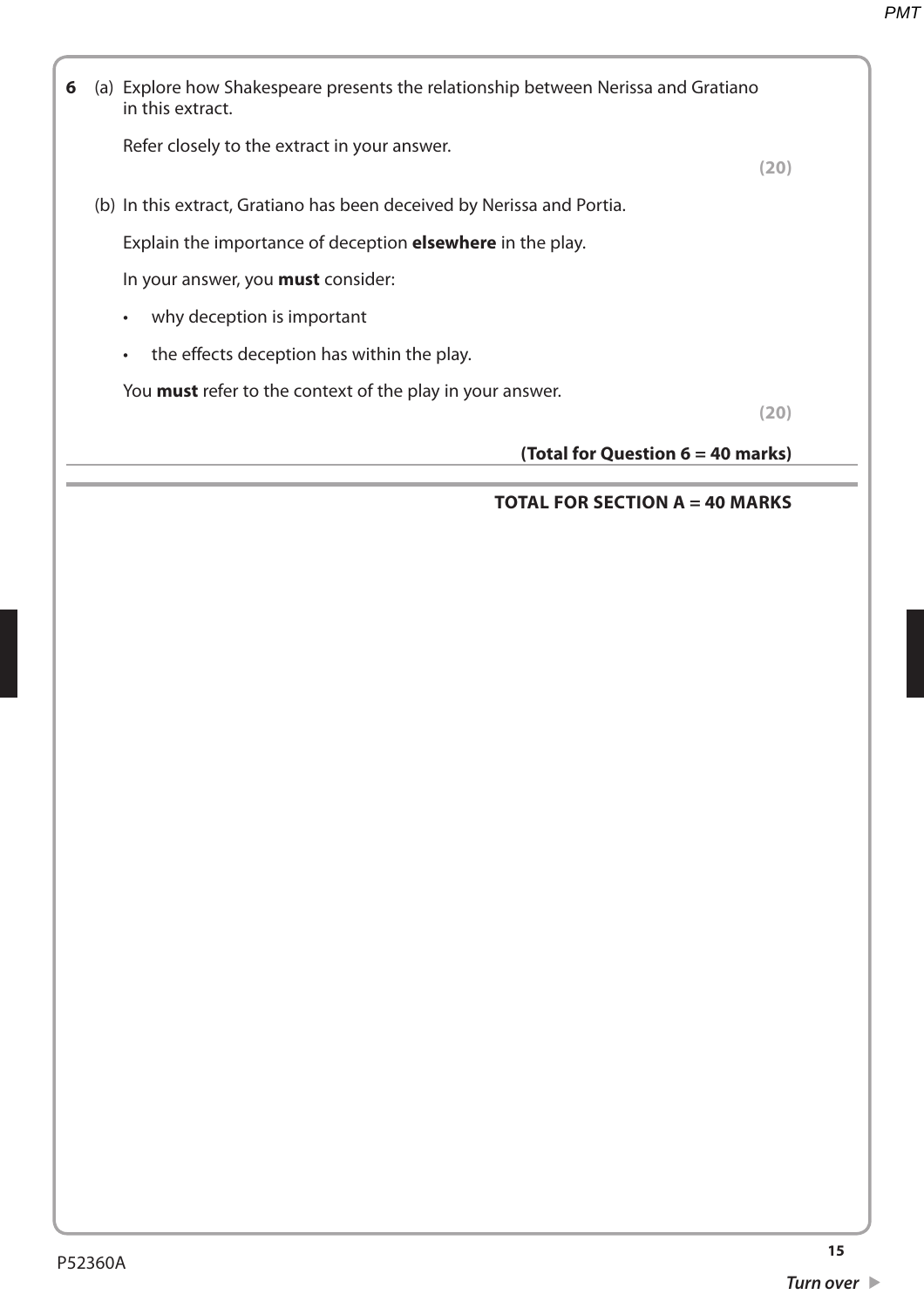## **SECTION B: Post-1914 Literature – British Play OR British Novel**

## **Answer ONE question from this section, on EITHER a British Play OR a British Novel.**

## **You should spend about 50 minutes on this section.**

## **BRITISH PLAY**

## *An Inspector Calls***: J B Priestley**

Your response will be marked for the range of appropriate vocabulary and sentence structures, and accurate use of spelling and punctuation.

## **EITHER**

**7 Eric:** Well, she hadn't a job – and didn't feel like trying again for one – and she had no money left…

Explore the significance of money in An Inspector Calls.

You **must** refer to the context of the play in your answer.

## **(includes 8 marks for the range of appropriate vocabulary and sentence structures, and accurate use of spelling and punctuation)**

**(Total for Question 7 = 40 marks)**

#### **OR**

**8 Birling:** I speak as a hard-headed business man, who has to take risks and knows what he's about…

In what ways is Mr Arthur Birling important throughout the play?

You **must** refer to the context of the play in your answer.

#### **(includes 8 marks for the range of appropriate vocabulary and sentence structures, and accurate use of spelling and punctuation)**

**(Total for Question 8 = 40 marks)**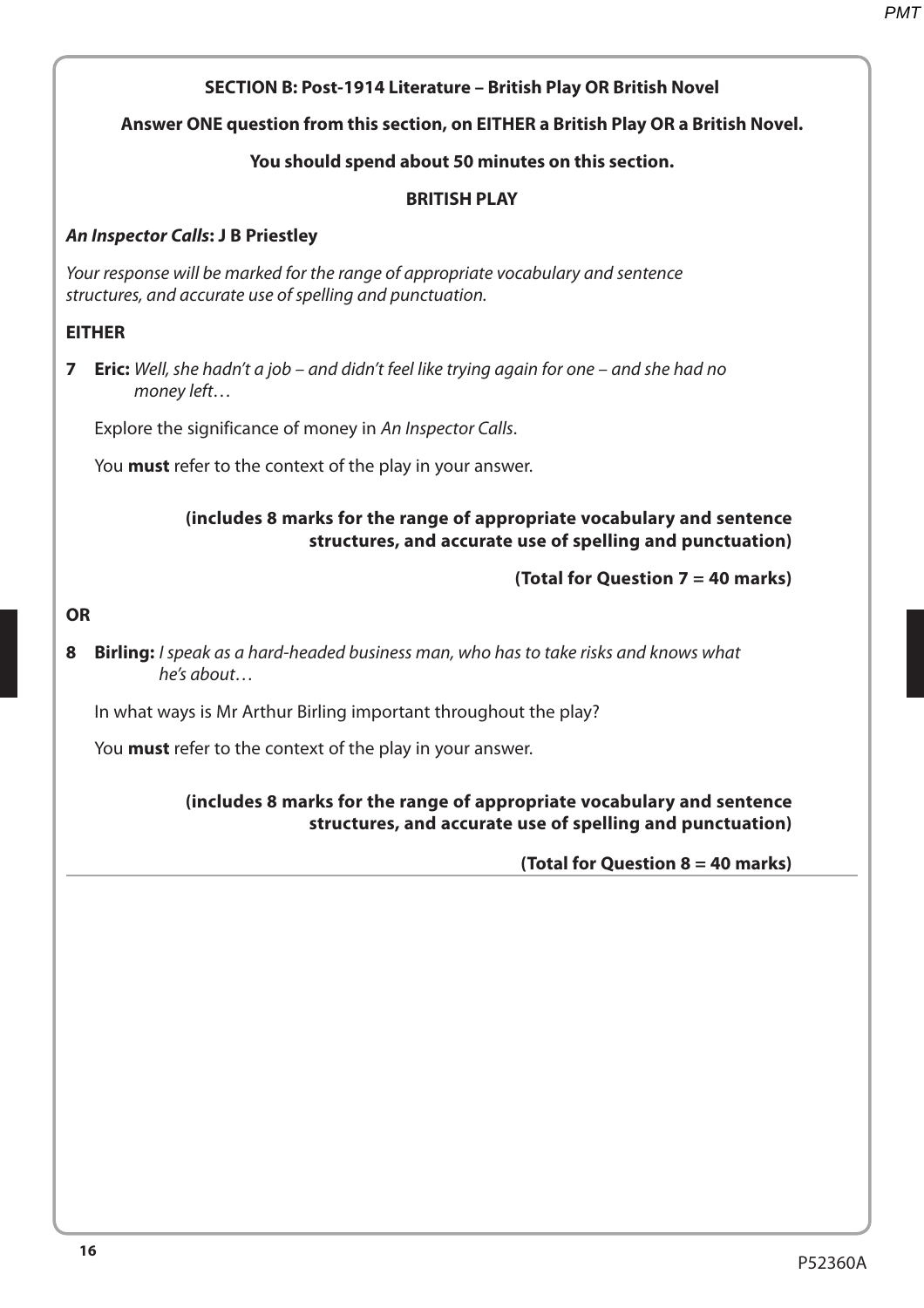## *Hobson's Choice***: Harold Brighouse**

Your response will be marked for the range of appropriate vocabulary and sentence structures, and accurate use of spelling and punctuation.

## **EITHER**

**9 Maggie:** He's not so well, Alice. The doctor says one of us must come and live here to look after him.

How is responsibility important in Hobson's Choice?

You **must** refer to the context of the play in your answer.

#### **(includes 8 marks for the range of appropriate vocabulary and sentence structures, and accurate use of spelling and punctuation)**

**(Total for Question 9 = 40 marks)**

## **OR**

**10 Vickey:** Yes. But we've got to be careful, Alice. She mustn't have things too much her way.

Explain the significance of Alice and Vickey in the play.

You **must** refer to the context of the play in your answer.

#### **(includes 8 marks for the range of appropriate vocabulary and sentence structures, and accurate use of spelling and punctuation)**

**(Total for Question 10 = 40 marks)**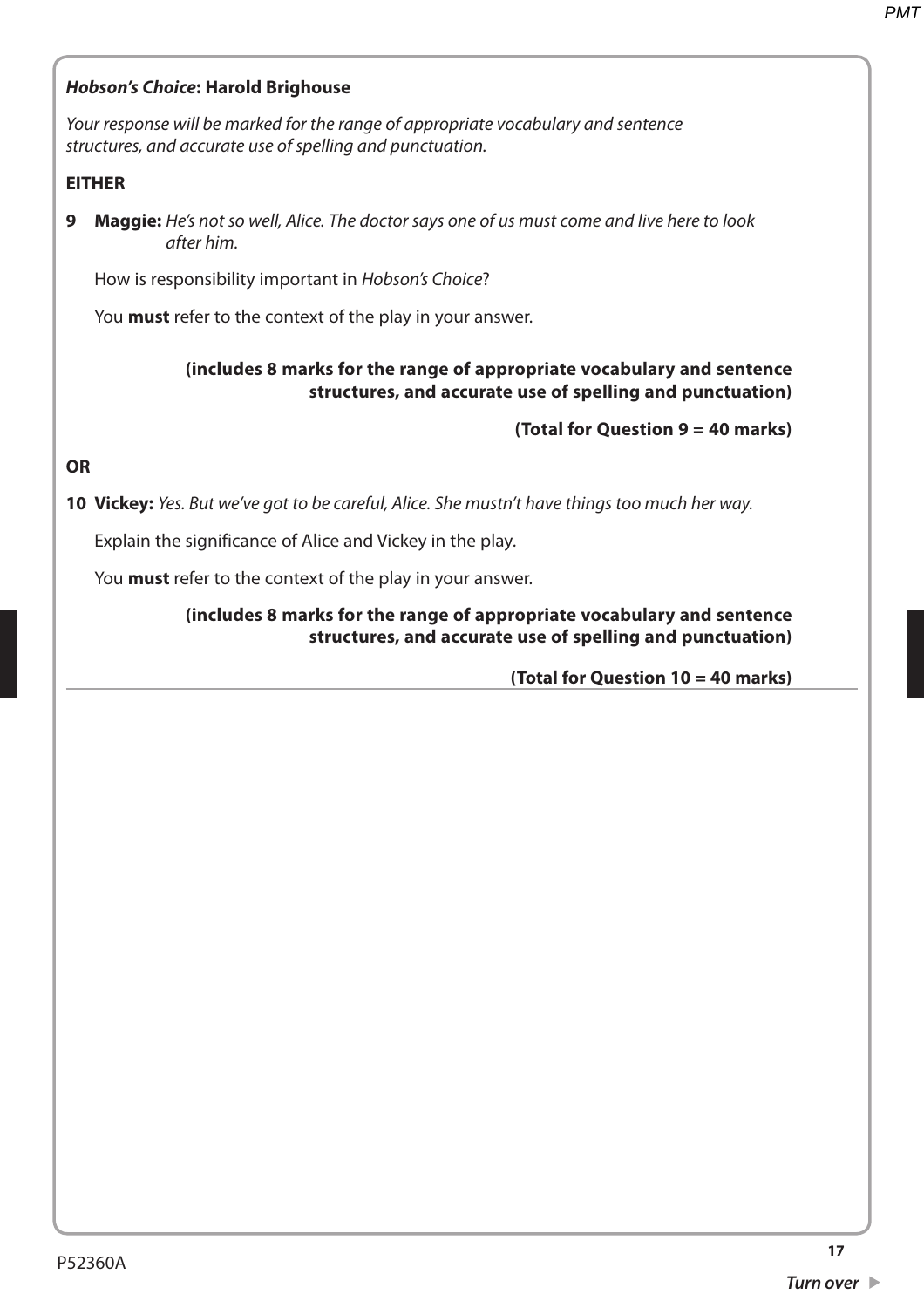## *Blood Brothers***: Willy Russell**

Your response will be marked for the range of appropriate vocabulary and sentence structures, and accurate use of spelling and punctuation.

#### **EITHER**

**11 Mrs Lyons:** They shall be raised apart and never, ever told what was once the truth.

How does the character of Mrs Lyons develop throughout the play?

You **must** refer to the context of the play in your answer.

#### **(includes 8 marks for the range of appropriate vocabulary and sentence structures, and accurate use of spelling and punctuation)**

**(Total for Question 11 = 40 marks)**

#### **OR**

**12 Mickey:** Eddie's my best friend, Mam. He lives up by the park…

What is the significance of friendship in Blood Brothers?

You **must** refer to the context of the play in your answer.

**(includes 8 marks for the range of appropriate vocabulary and sentence structures, and accurate use of spelling and punctuation)**

**(Total for Question 12 = 40 marks)**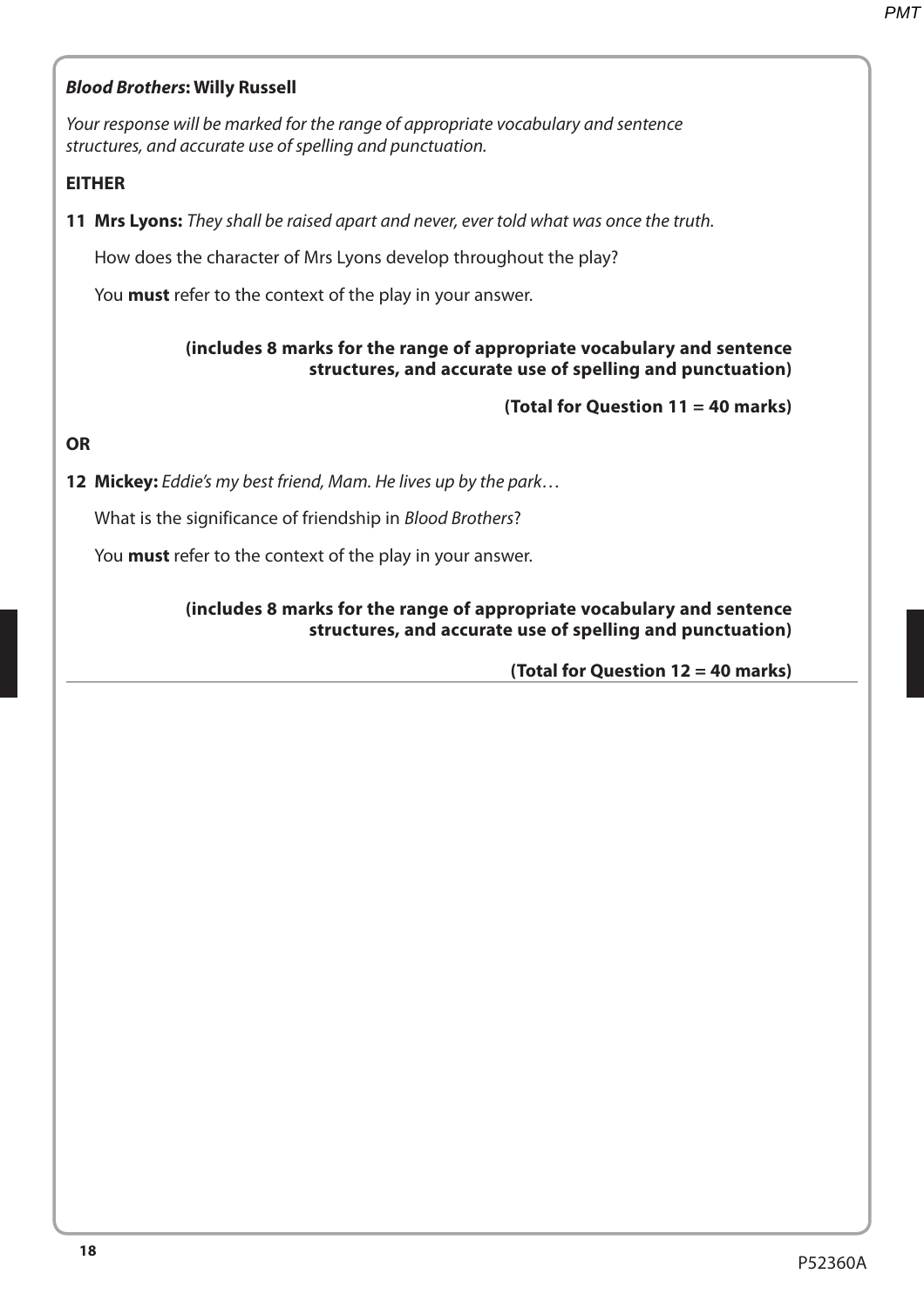## *Journey's End***: R C Sherriff**

Your response will be marked for the range of appropriate vocabulary and sentence structures, and accurate use of spelling and punctuation.

## **EITHER**

**13 Osborne [***slowly mixing a drink***]:** I wonder what it is they put in the water.

**Hardy:** Some sort of disinfectant, I suppose.

Explore how life in the trenches is presented in the play.

You **must** refer to the context of the play in your answer.

## **(includes 8 marks for the range of appropriate vocabulary and sentence structures, and accurate use of spelling and punctuation)**

#### **(Total for Question 13 = 40 marks)**

#### **OR**

**14 Osborne:**You must remember he's commanded this company for a long time – through all sorts of rotten times. It's  $-$  it's a big strain on a man.

Explain how Stanhope is important in Journey's End.

You **must** refer to the context of the play in your answer.

**(includes 8 marks for the range of appropriate vocabulary and sentence structures, and accurate use of spelling and punctuation)**

**(Total for Question 14 = 40 marks)**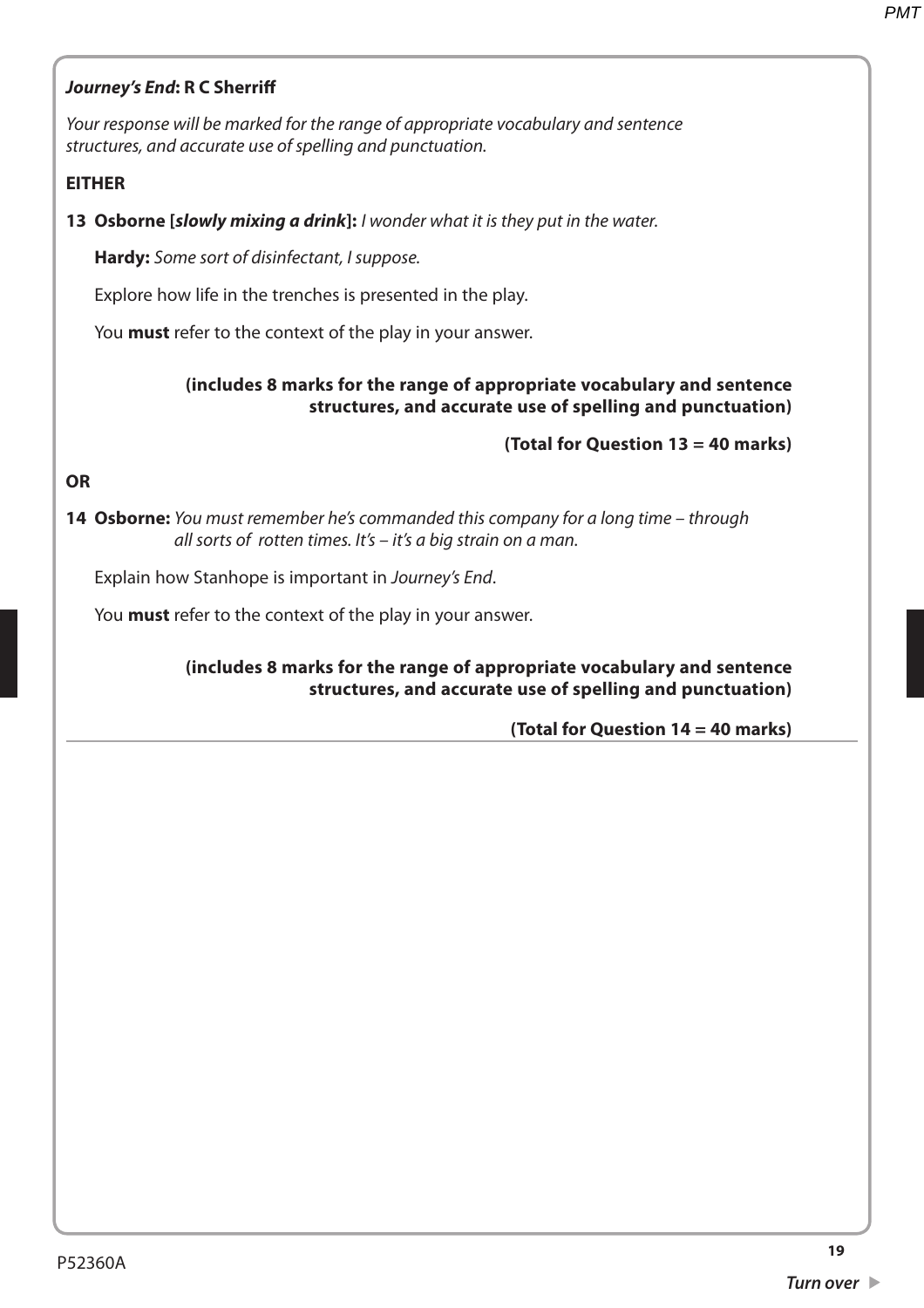#### **BRITISH NOVEL**

#### *Animal Farm***: George Orwell**

Your response will be marked for the range of appropriate vocabulary and sentence structures, and accurate use of spelling and punctuation.

#### **EITHER**

**15** Immediately the dogs bounded forward, seized four of the pigs by the ear and dragged them, squealing with pain and terror, to Napoleon's feet.

Explain the significance of violence in the novel.

You **must** refer to the context of the novel in your answer.

#### **(includes 8 marks for the range of appropriate vocabulary and sentence structures, and accurate use of spelling and punctuation)**

#### **(Total for Question 15 = 40 marks)**

#### **OR**

**16** Snowball was a more vivacious pig than Napoleon, quicker in speech and more inventive, but was not considered to have the same depth of character.

How is Snowball important in Animal Farm?

You **must** refer to the context of the novel in your answer.

**(includes 8 marks for the range of appropriate vocabulary and sentence structures, and accurate use of spelling and punctuation)**

**(Total for Question 16 = 40 marks)**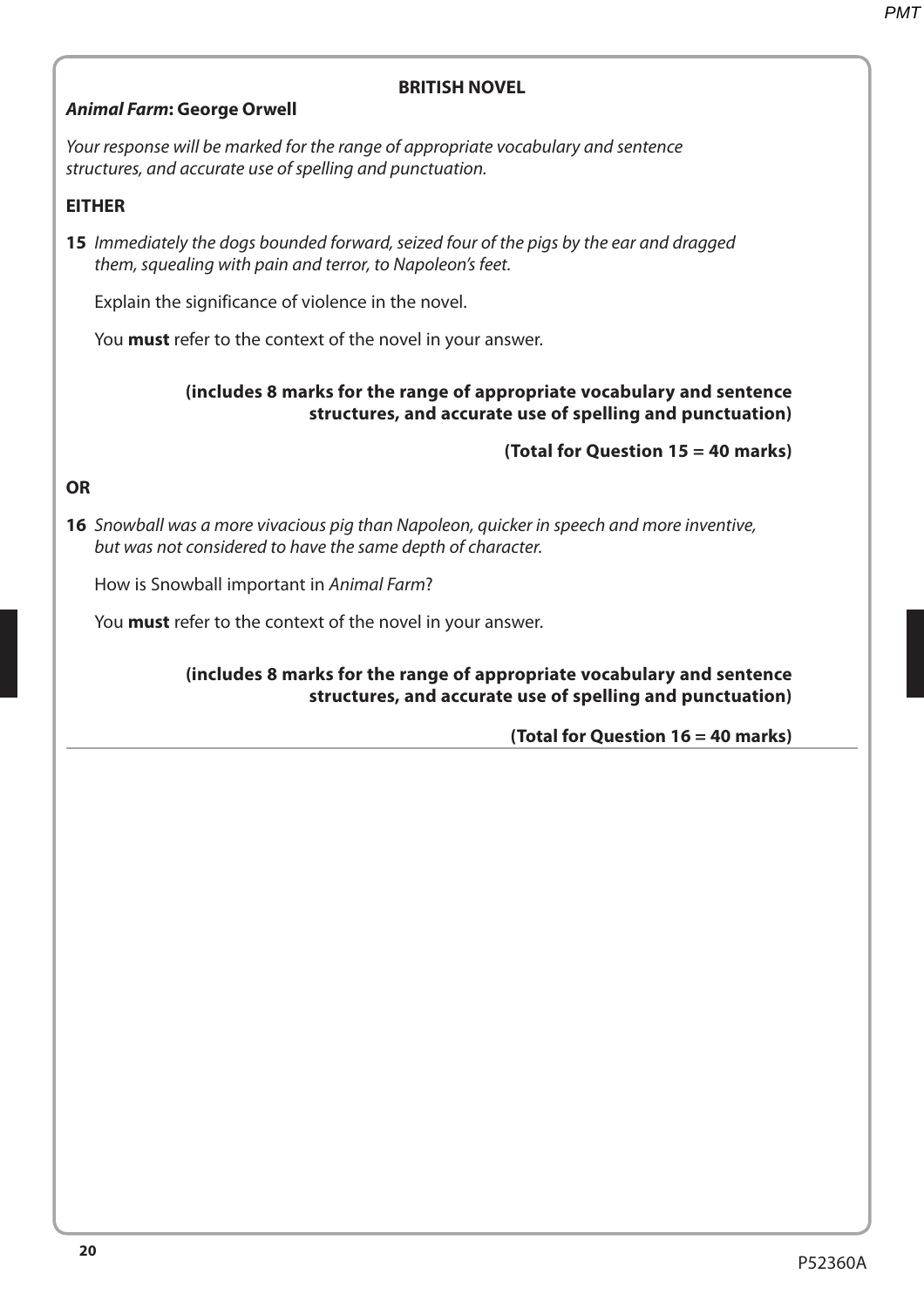## *Lord of the Flies***: William Golding**

Your response will be marked for the range of appropriate vocabulary and sentence structures, and accurate use of spelling and punctuation.

## **EITHER**

**17** I'll give the conch to the next person to speak. He can hold it when he's speaking. **(Ralph)** 

In what ways is control significant in the novel?

You **must** refer to the context of the novel in your answer.

#### **(includes 8 marks for the range of appropriate vocabulary and sentence structures, and accurate use of spelling and punctuation)**

**(Total for Question 17 = 40 marks)**

## **OR**

18 Kill the beast! Cut his throat! Spill his blood!

How is the beast important in Lord of the Flies?

You **must** refer to the context of the novel in your answer.

#### **(includes 8 marks for the range of appropriate vocabulary and sentence structures, and accurate use of spelling and punctuation)**

**(Total for Question 18 = 40 marks)**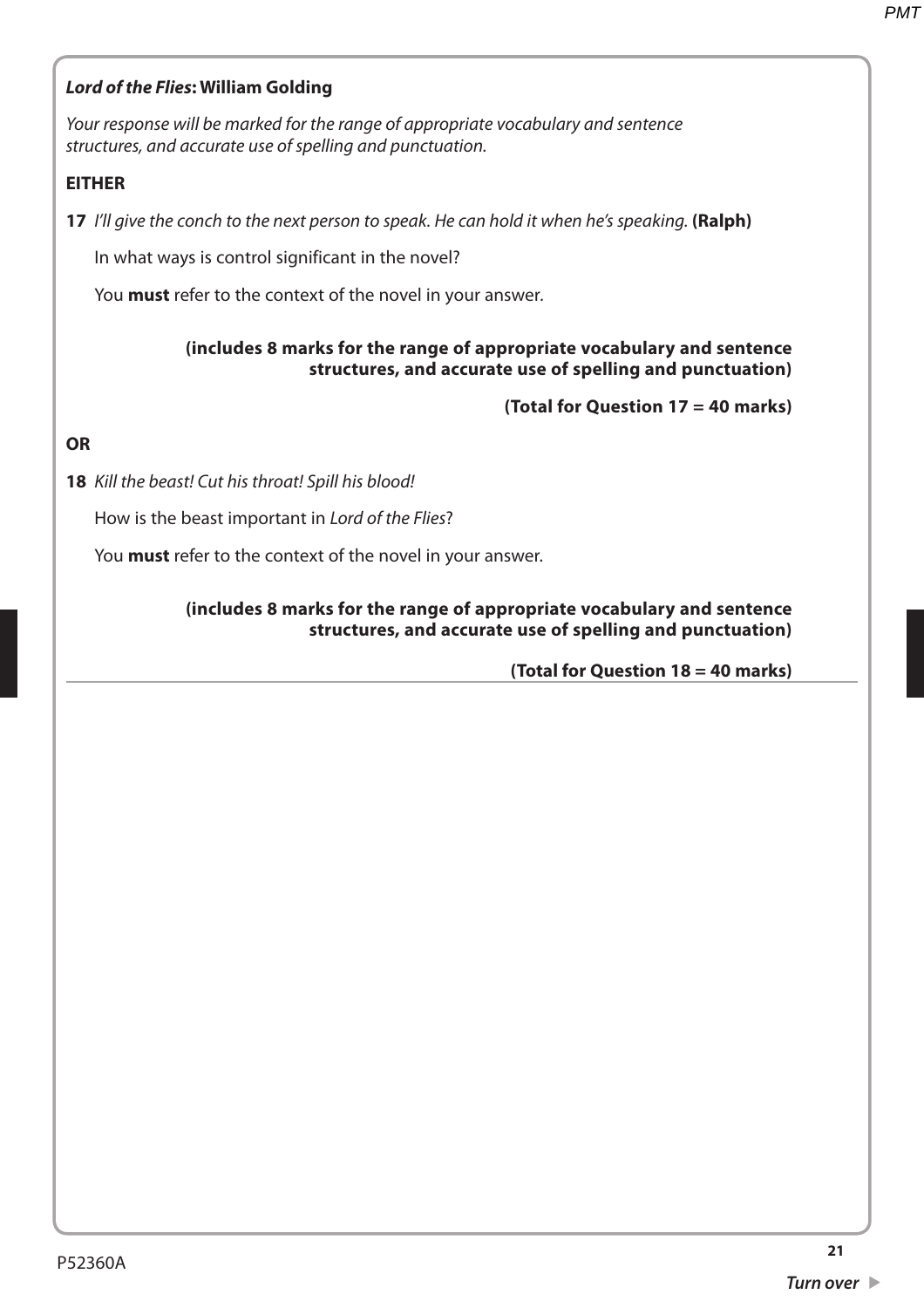## *Anita and Me***: Meera Syal**

Your response will be marked for the range of appropriate vocabulary and sentence structures, and accurate use of spelling and punctuation.

#### **EITHER**

**19** This was always one of my favourites, this image of my parents as epic, glamorous figures, touched by romantic tragedy.

Explore the significance of Meena's parents in the novel.

You **must** refer to the context of the novel in your answer.

#### **(includes 8 marks for the range of appropriate vocabulary and sentence structures, and accurate use of spelling and punctuation)**

#### **(Total for Question 19 = 40 marks)**

#### **OR**

**20** My best friend in all the world really did have a boyfriend and had never told me. My best friend was sharing me with someone else.

How is friendship important in Anita and Me?

You **must** refer to the context of the novel in your answer.

#### **(includes 8 marks for the range of appropriate vocabulary and sentence structures, and accurate use of spelling and punctuation)**

 **(Total for Question 20 = 40 marks)**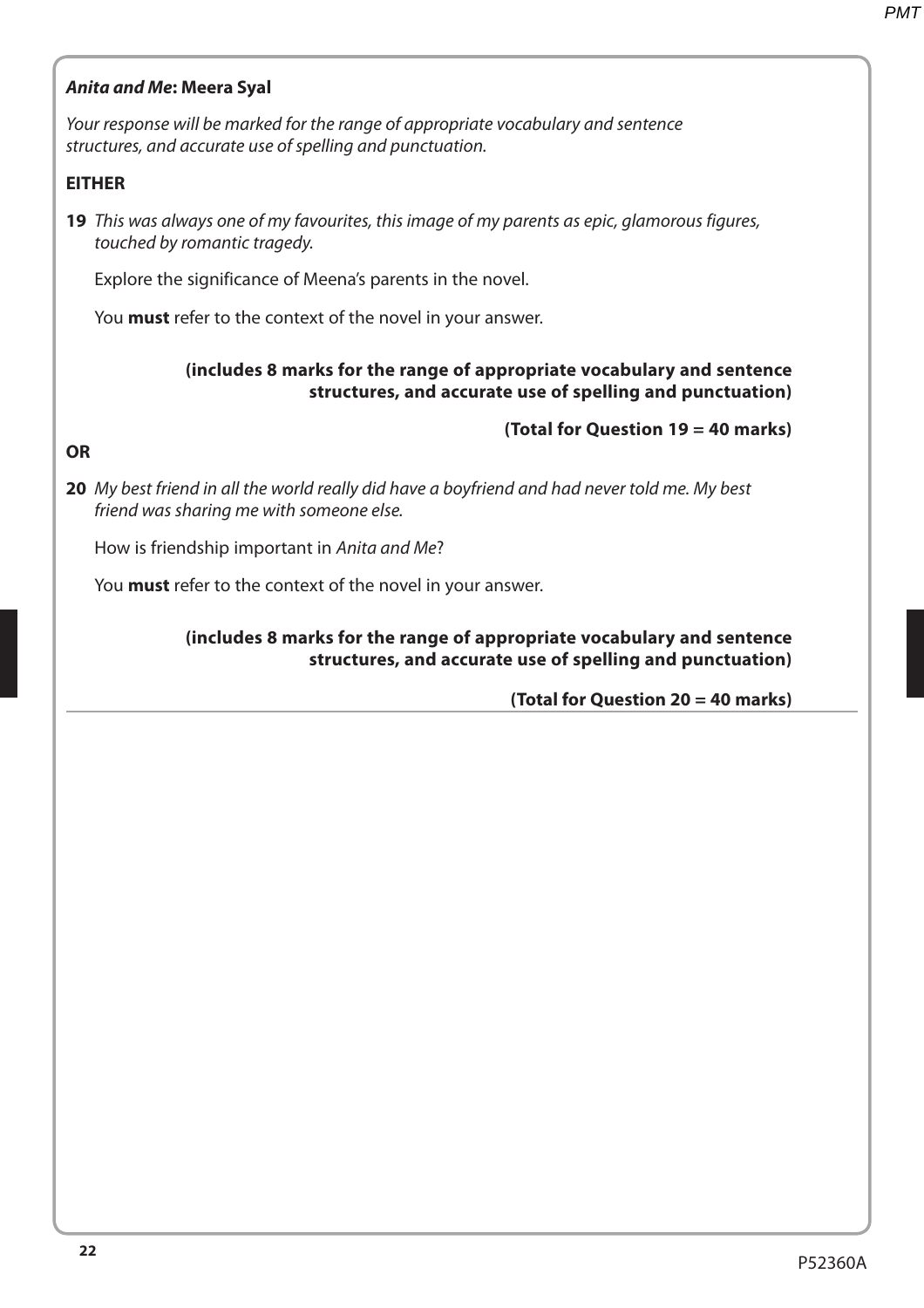## *The Woman in Black***: Susan Hill**

Your response will be marked for the range of appropriate vocabulary and sentence structures, and accurate use of spelling and punctuation.

#### **EITHER**

**21** I was growing impatient of the half-hints and dark mutterings made by grown men at the mention of Mrs Drablow.

In what ways is mystery created in The Woman in Black?

You **must** refer to the context of the novel in your answer.

#### **(includes 8 marks for the range of appropriate vocabulary and sentence structures, and accurate use of spelling and punctuation)**

**(Total for Question 21 = 40 marks)**

#### **OR**

**22** Isobel was only twenty-four years old but already the mother of three young sons, and set fair to produce more.

How are mothers presented within the novel?

You **must** refer to the context of the novel in your answer.

#### **(includes 8 marks for the range of appropriate vocabulary and sentence structures, and accurate use of spelling and punctuation)**

**(Total for Question 22 = 40 marks)**

**TOTAL FOR SECTION B = 40 MARKS TOTAL FOR PAPER = 80 MARKS**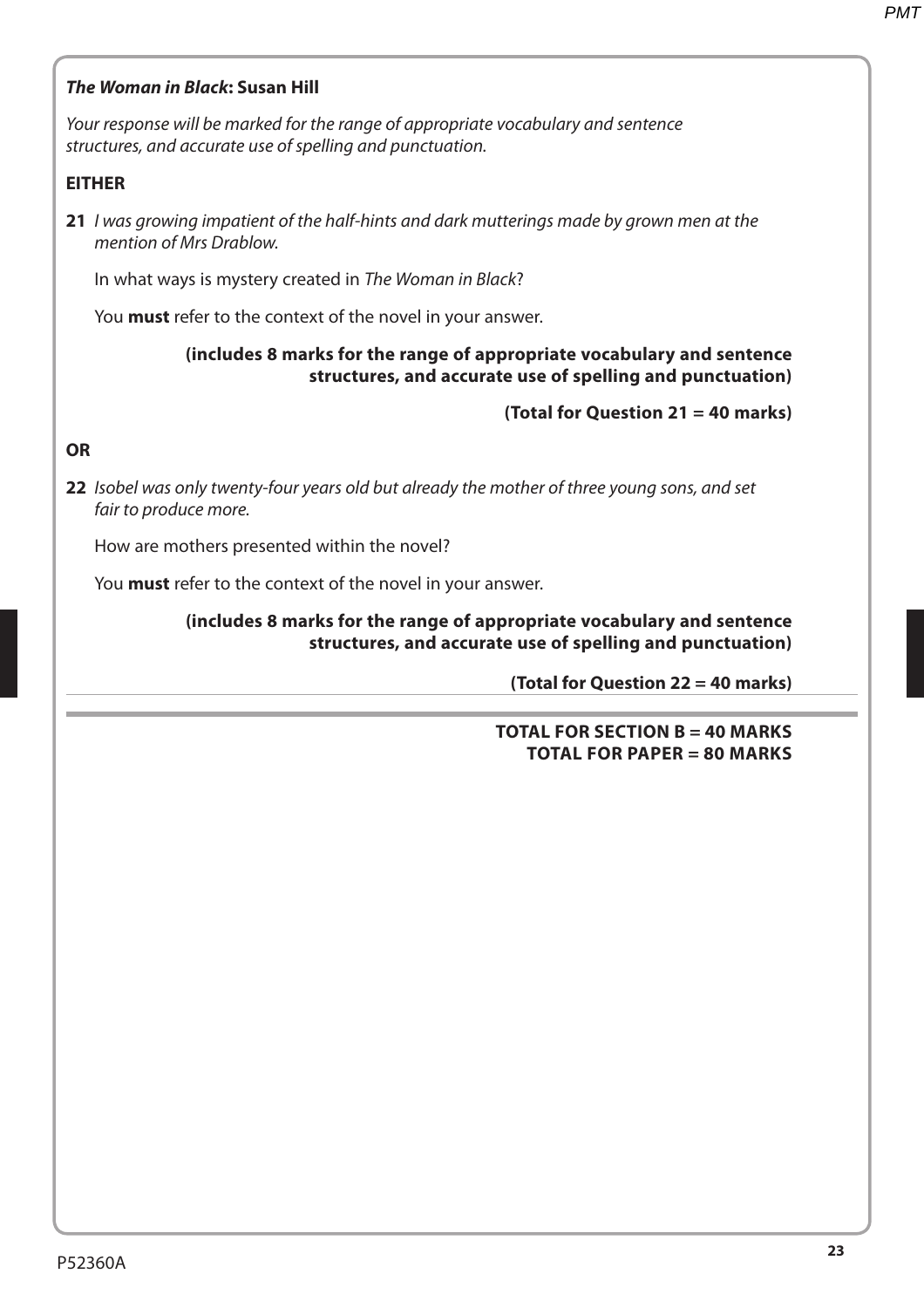#### **BLANK PAGE**

#### **Sources:**

Macbeth, Shakespeare, Pearson Education Ltd Longman School The Tempest, Shakespeare, Pearson Education Ltd Longman School Romeo and Juliet, Shakespeare, Pearson Education Ltd Longman School Much Ado About Nothing, Shakespeare, Penguin Education Ltd Twelfth Night, Shakespeare, Penguin Longman School The Merchant of Venice, Shakespeare, Pearson Education Ltd Longman School An Inspector Calls, J B Priestley, Pearson Education Ltd Heinemann Hobson's Choice, Harold Brighouse, Samuel French Ltd Blood Brothers, Willy Russell, Methuen Drama, 2001 Journey's End, R C Sheriff, Penguin Classics, 2000 Animal Farm, George Orwell, Heinemann, 1972 Lord of the Flies, William Golding, Faber and Faber Edition, 2012 Anita and Me, Anita Syal, Harper Perennial, 2004 The Woman in Black, Susan Hill, Vintage, 1998

Every effort has been made to contact copyright holders to obtain their permission for the use of copyright material. Pearson Education Ltd. will, if notified, be happy to rectify any errors or omissions and include any such rectifications in future editions.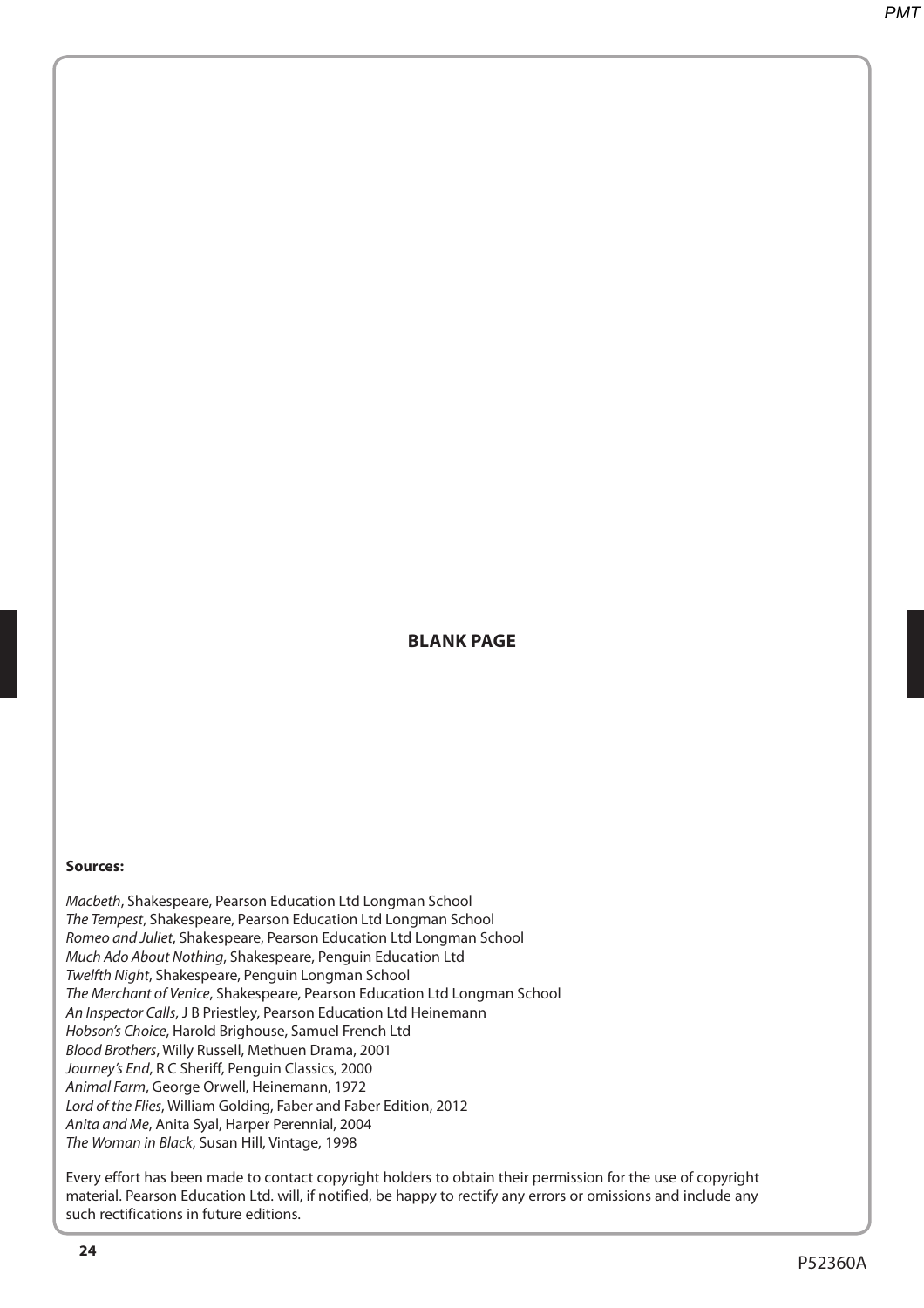| Write your name here<br>Surname                                                   |                      | Other names |                         |
|-----------------------------------------------------------------------------------|----------------------|-------------|-------------------------|
| <b>Pearson Edexcel</b><br>Level 1/Level 2 GCSE (9-1)                              | <b>Centre Number</b> |             | <b>Candidate Number</b> |
|                                                                                   |                      |             |                         |
| <b>English Literature</b><br><b>Paper 1: Shakespeare and Post-1914 Literature</b> |                      |             |                         |
| Tuesday 22 May 2018 - Morning                                                     |                      |             | Paper Reference         |
| <b>Time: 1 hour 45 minutes</b>                                                    |                      |             | <b>1ET0/01</b>          |

## **Instructions**

- **•** Use **black** ink or ball-point pen.
- **• Fill in the boxes** at the top of this page with your name, centre number and candidate number.
- **•** Answer the question on **one** text from Section A and **one** text from Section B.
- Answer the question on **one** text from Section A a<br>• You should spend about 55 minutes on Section A. • You should spend about 55 minutes on Section A.<br>• You should spend about 50 minutes on Section B.
- 
- **•** Answer the questions in the spaces provided

– there may be more space than you need.

## **Information**

- **•** This is a closed book exam.
- **•** The total mark for this paper is 80.
- **•** The marks for **each** question are shown in brackets – use this as a guide as to how much time to spend on each question.
- **•** The marks available for the accuracy of your writing are clearly indicated.

## **Advice**

- **•** Read each question carefully before you start to answer it.
- **•** Check your answers if you have time at the end.





*Turn over* 

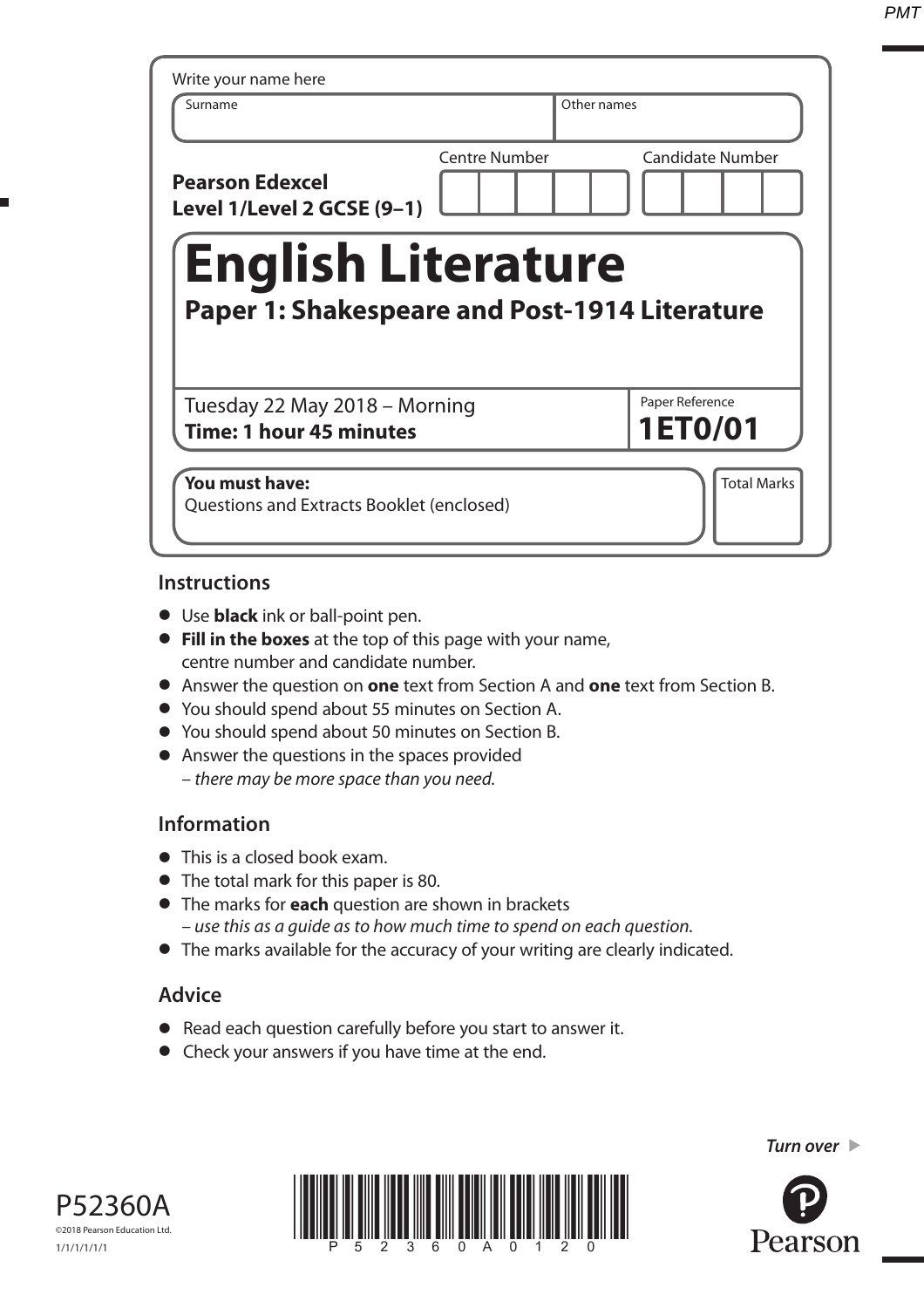| <b>SECTION A: Shakespeare</b><br>Indicate which question you are answering by marking a cross in the box $\boxtimes$ . If you change your<br>mind, put a line through the box $\boxtimes$ and then indicate your new question with a cross $\boxtimes$ . |                                 |              |                          |  |                                        |                         |
|----------------------------------------------------------------------------------------------------------------------------------------------------------------------------------------------------------------------------------------------------------|---------------------------------|--------------|--------------------------|--|----------------------------------------|-------------------------|
| Chosen question number:                                                                                                                                                                                                                                  | <b>Question 1</b><br>Question 4 | $\mathsf{X}$ | Question 2<br>Question 5 |  | <b>Question 3</b><br><b>Question 6</b> | $\boxtimes$<br>$\times$ |
|                                                                                                                                                                                                                                                          |                                 |              |                          |  |                                        |                         |
|                                                                                                                                                                                                                                                          |                                 |              |                          |  |                                        |                         |
|                                                                                                                                                                                                                                                          |                                 |              |                          |  |                                        |                         |
|                                                                                                                                                                                                                                                          |                                 |              |                          |  |                                        |                         |
|                                                                                                                                                                                                                                                          |                                 |              |                          |  |                                        | .                       |
|                                                                                                                                                                                                                                                          |                                 |              |                          |  |                                        |                         |
|                                                                                                                                                                                                                                                          |                                 |              |                          |  |                                        |                         |

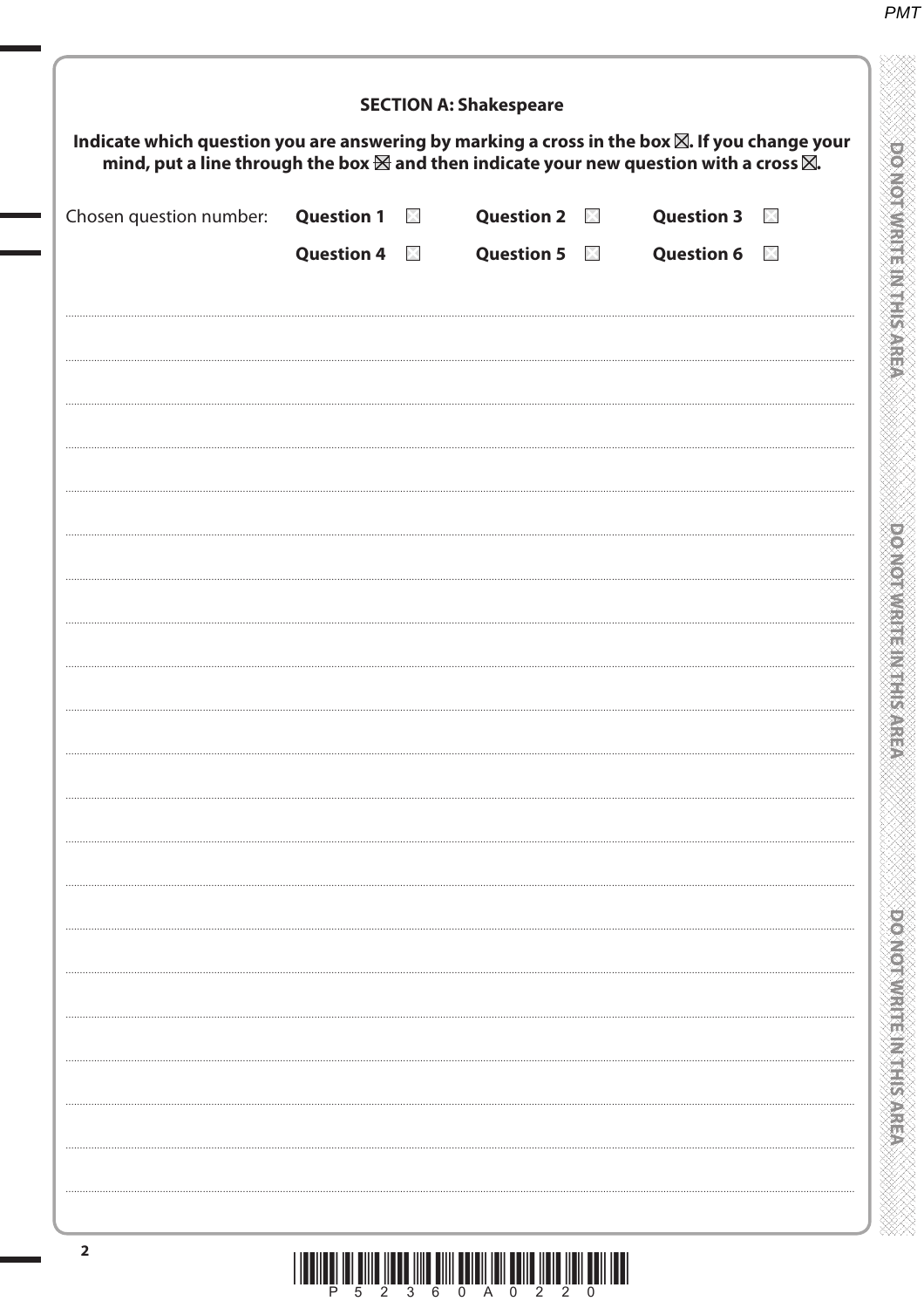| <br><br><br><br><br><b>COL</b><br><b>VERWEIT ANGELING CONGRE</b> |  |
|------------------------------------------------------------------|--|
|                                                                  |  |
|                                                                  |  |
|                                                                  |  |
|                                                                  |  |
|                                                                  |  |
|                                                                  |  |
|                                                                  |  |
|                                                                  |  |
|                                                                  |  |
|                                                                  |  |
|                                                                  |  |
|                                                                  |  |
|                                                                  |  |
|                                                                  |  |
|                                                                  |  |
|                                                                  |  |
|                                                                  |  |
|                                                                  |  |
|                                                                  |  |
|                                                                  |  |
|                                                                  |  |
|                                                                  |  |
|                                                                  |  |
|                                                                  |  |
|                                                                  |  |
|                                                                  |  |
|                                                                  |  |
|                                                                  |  |
|                                                                  |  |
|                                                                  |  |
|                                                                  |  |
|                                                                  |  |
|                                                                  |  |
|                                                                  |  |
|                                                                  |  |
|                                                                  |  |
|                                                                  |  |
|                                                                  |  |
|                                                                  |  |
|                                                                  |  |
|                                                                  |  |
|                                                                  |  |
|                                                                  |  |
|                                                                  |  |
|                                                                  |  |
|                                                                  |  |
|                                                                  |  |
|                                                                  |  |
|                                                                  |  |
|                                                                  |  |
|                                                                  |  |
|                                                                  |  |
|                                                                  |  |
|                                                                  |  |
|                                                                  |  |
|                                                                  |  |
|                                                                  |  |
|                                                                  |  |
|                                                                  |  |
|                                                                  |  |
|                                                                  |  |
|                                                                  |  |
|                                                                  |  |
|                                                                  |  |
|                                                                  |  |
|                                                                  |  |
|                                                                  |  |
|                                                                  |  |
|                                                                  |  |
|                                                                  |  |
|                                                                  |  |
|                                                                  |  |
|                                                                  |  |
|                                                                  |  |
|                                                                  |  |
|                                                                  |  |
|                                                                  |  |
|                                                                  |  |
|                                                                  |  |
|                                                                  |  |
|                                                                  |  |
|                                                                  |  |
|                                                                  |  |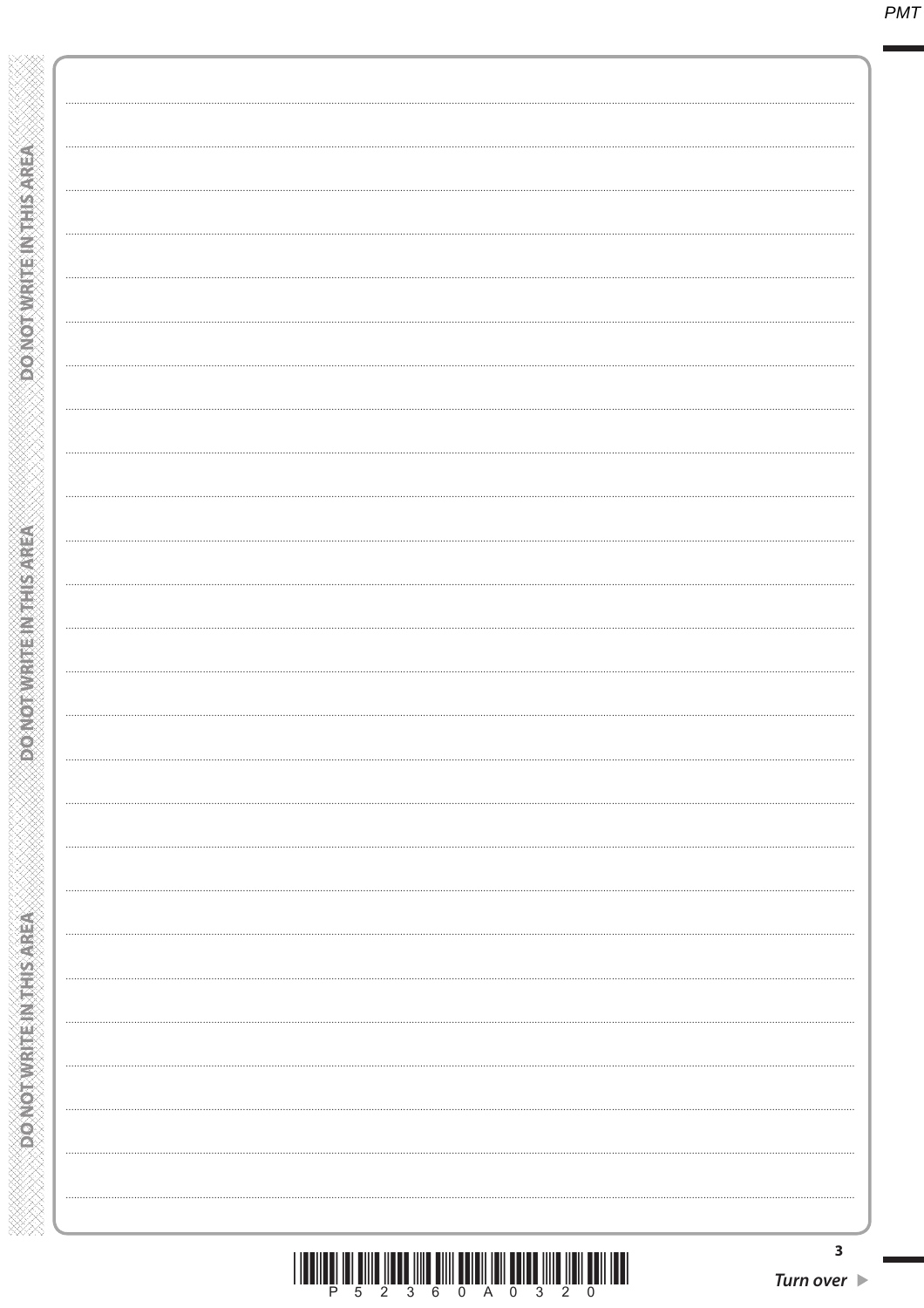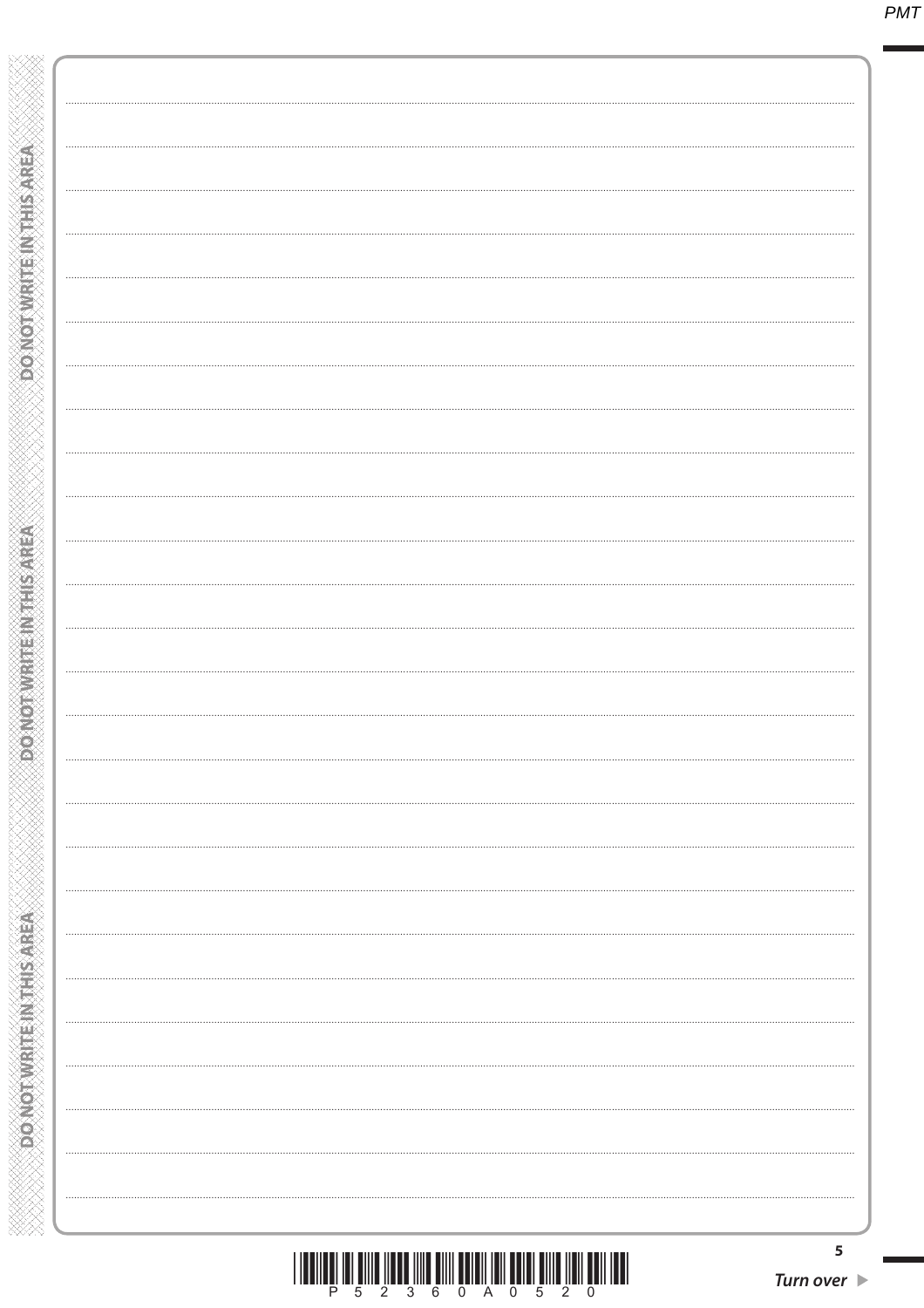|  |  | . |
|--|--|---|
|  |  |   |
|  |  |   |
|  |  |   |
|  |  |   |
|  |  |   |
|  |  |   |
|  |  |   |
|  |  |   |
|  |  |   |
|  |  |   |
|  |  |   |
|  |  |   |
|  |  |   |
|  |  |   |
|  |  |   |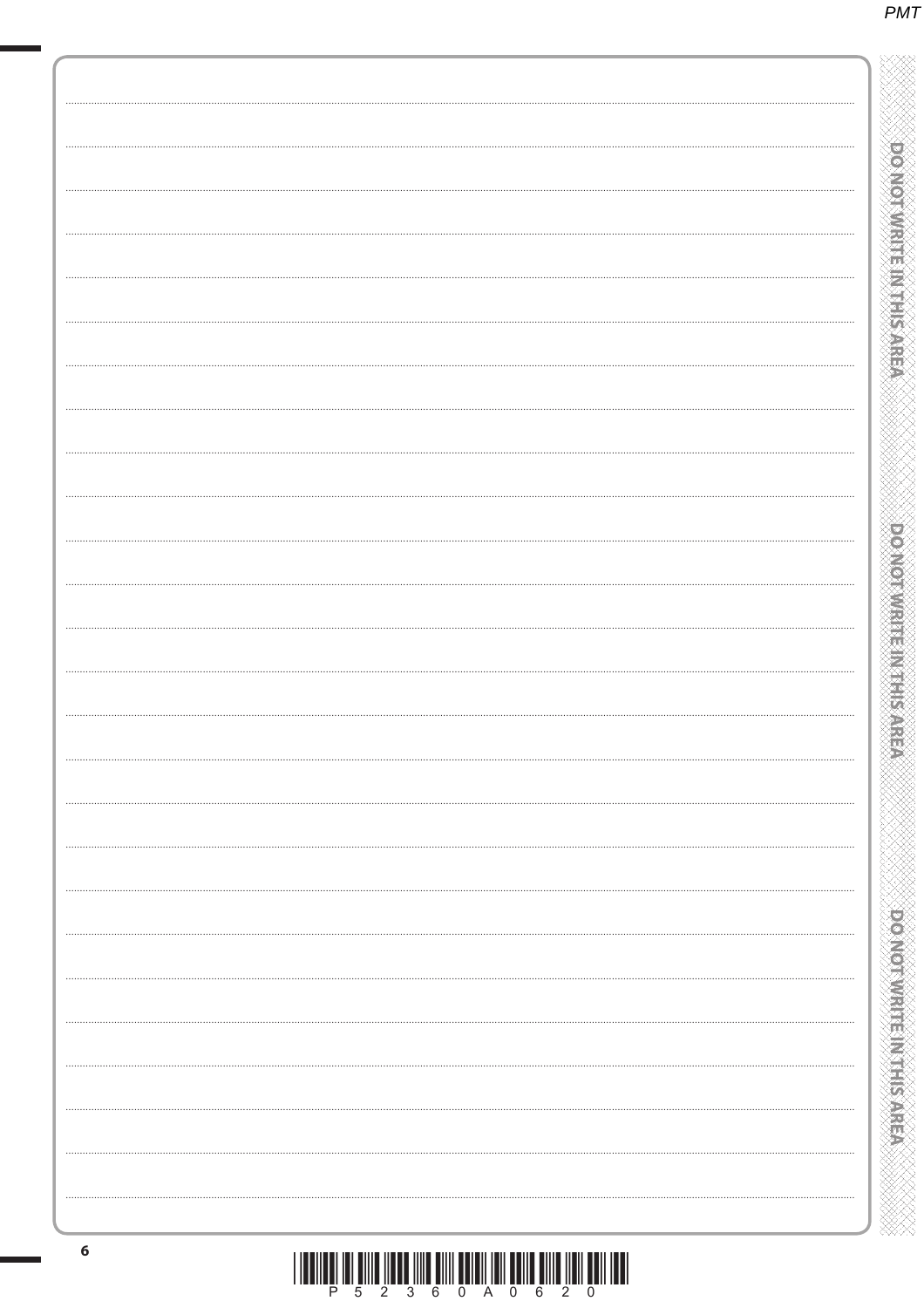| <b>MERING ENGINEERING CONCORD</b> |  |
|-----------------------------------|--|
|                                   |  |
|                                   |  |
|                                   |  |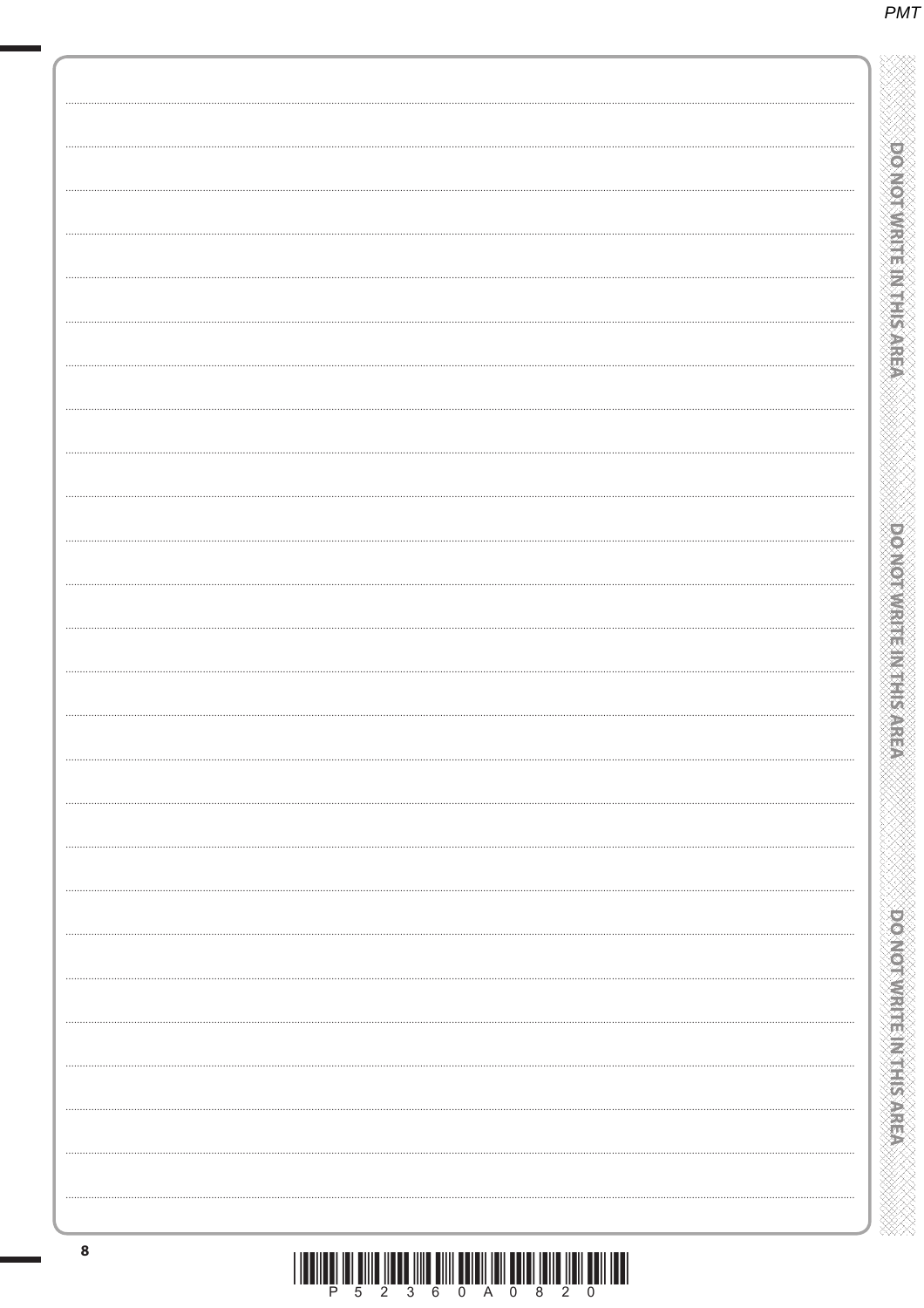|  |  | <b>TOTAL FOR SECTION A = 40 MARKS</b> |  |
|--|--|---------------------------------------|--|
|  |  |                                       |  |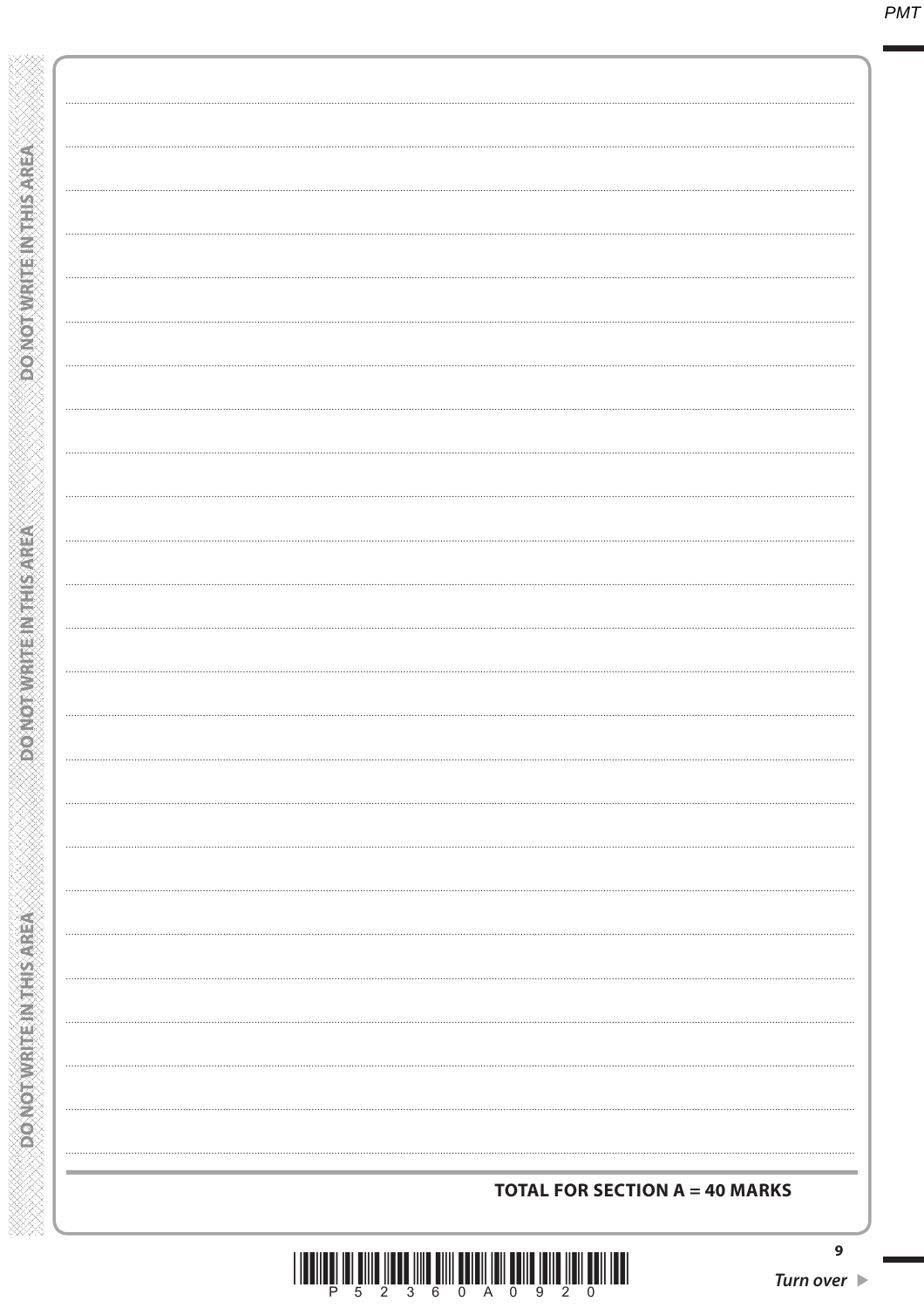|                                                                                                                                                                                                                         |             | <b>SECTION B: Post-1914 Literature</b> |                               |  |  |  |
|-------------------------------------------------------------------------------------------------------------------------------------------------------------------------------------------------------------------------|-------------|----------------------------------------|-------------------------------|--|--|--|
| Indicate which question you are answering by marking a cross in the box $\boxtimes$ . If you change your<br>mind, put a line through the box $\boxtimes$ and then indicate your new question with a cross $\boxtimes$ . |             |                                        |                               |  |  |  |
| Chosen question number:                                                                                                                                                                                                 | Question 7  | Question 8                             | <b>Question 9</b><br>$\times$ |  |  |  |
|                                                                                                                                                                                                                         | Question 10 | Question 11                            | Question 12                   |  |  |  |
|                                                                                                                                                                                                                         | Question 13 | Question 14                            | Question 15                   |  |  |  |
|                                                                                                                                                                                                                         | Question 16 | Question 17                            | Question 18                   |  |  |  |
|                                                                                                                                                                                                                         | Question 19 | Question 20                            | Question 21                   |  |  |  |
|                                                                                                                                                                                                                         | Question 22 |                                        |                               |  |  |  |
|                                                                                                                                                                                                                         |             |                                        |                               |  |  |  |
|                                                                                                                                                                                                                         |             |                                        |                               |  |  |  |
|                                                                                                                                                                                                                         |             |                                        |                               |  |  |  |
|                                                                                                                                                                                                                         |             |                                        |                               |  |  |  |
|                                                                                                                                                                                                                         |             |                                        |                               |  |  |  |
|                                                                                                                                                                                                                         |             |                                        |                               |  |  |  |
|                                                                                                                                                                                                                         |             |                                        |                               |  |  |  |
|                                                                                                                                                                                                                         |             |                                        |                               |  |  |  |
|                                                                                                                                                                                                                         |             |                                        |                               |  |  |  |
|                                                                                                                                                                                                                         |             |                                        |                               |  |  |  |
|                                                                                                                                                                                                                         |             |                                        |                               |  |  |  |
|                                                                                                                                                                                                                         |             |                                        |                               |  |  |  |
|                                                                                                                                                                                                                         |             |                                        |                               |  |  |  |
|                                                                                                                                                                                                                         |             |                                        |                               |  |  |  |
|                                                                                                                                                                                                                         |             |                                        |                               |  |  |  |
|                                                                                                                                                                                                                         |             |                                        |                               |  |  |  |
|                                                                                                                                                                                                                         |             |                                        |                               |  |  |  |
|                                                                                                                                                                                                                         |             |                                        |                               |  |  |  |
|                                                                                                                                                                                                                         |             |                                        |                               |  |  |  |
|                                                                                                                                                                                                                         |             |                                        |                               |  |  |  |
|                                                                                                                                                                                                                         |             |                                        |                               |  |  |  |
|                                                                                                                                                                                                                         |             |                                        |                               |  |  |  |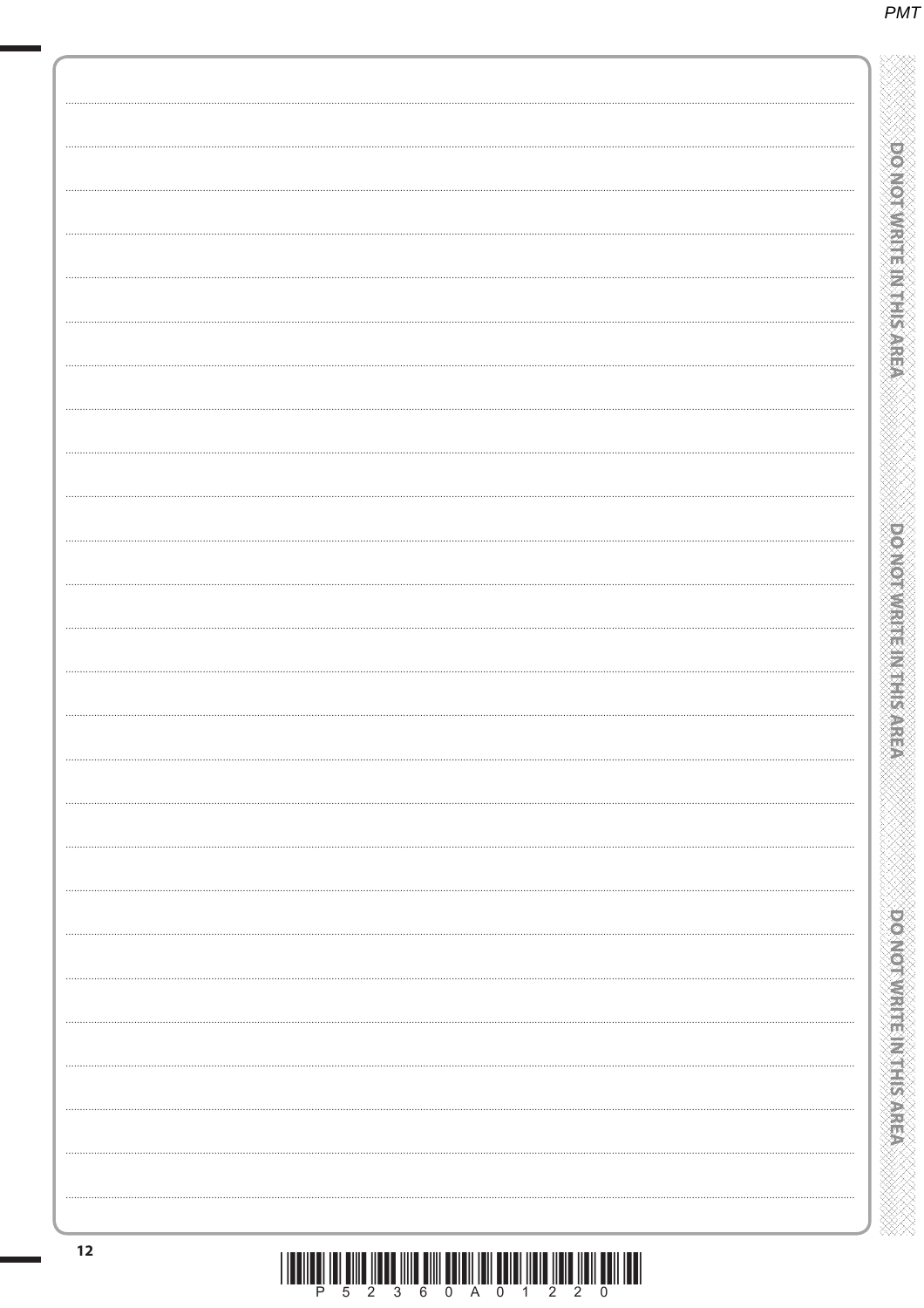| <b>DOMOTMARESM RELISAREA</b> |  |
|------------------------------|--|
|                              |  |
|                              |  |
|                              |  |
|                              |  |
|                              |  |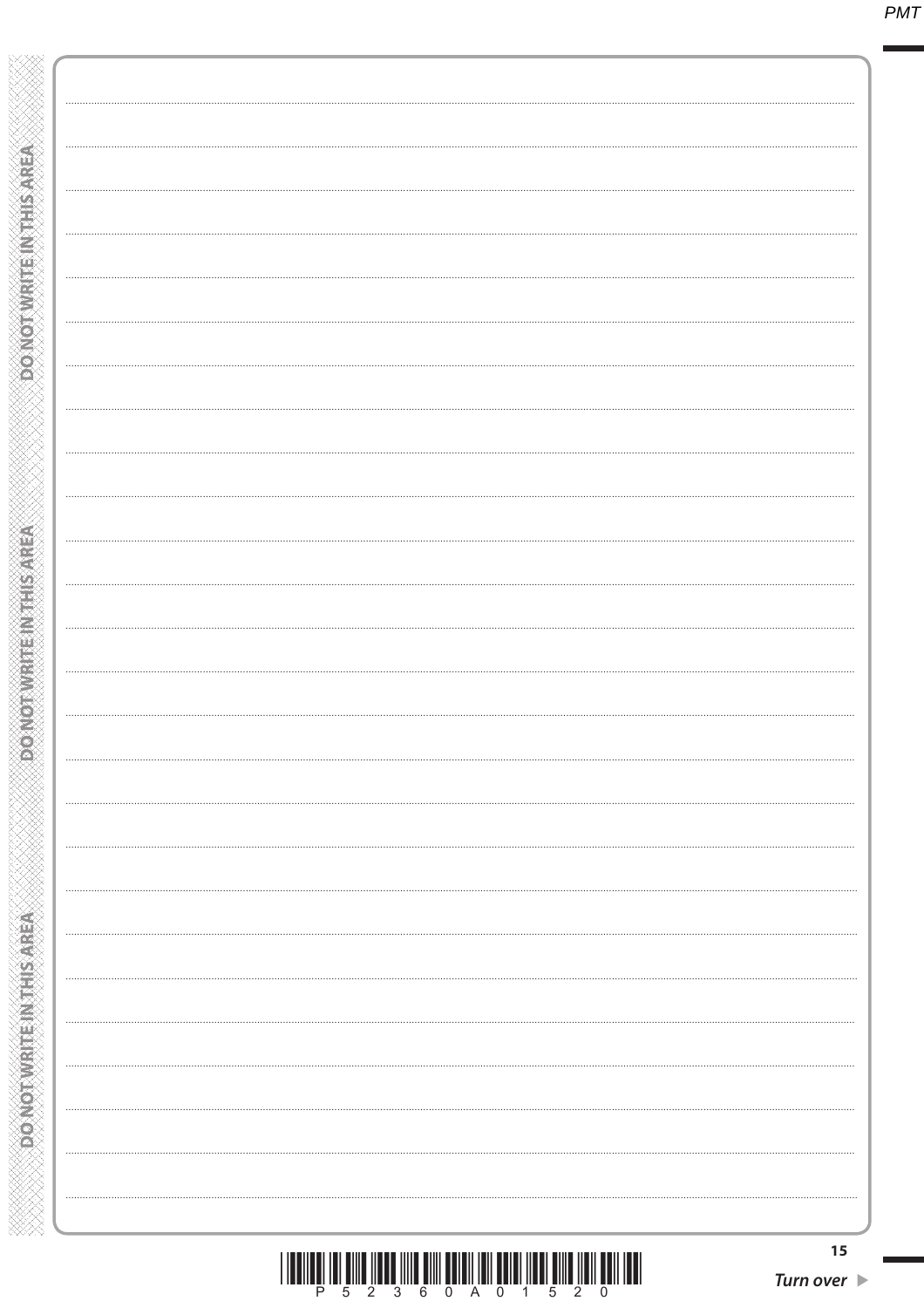|    | <b>DOOVOOR WEBSTERS AND AND TO</b> |
|----|------------------------------------|
|    |                                    |
|    |                                    |
|    | .                                  |
|    |                                    |
|    |                                    |
|    |                                    |
|    |                                    |
|    |                                    |
|    |                                    |
|    | <b>PONDATION</b> CONTROL           |
|    |                                    |
|    |                                    |
|    |                                    |
|    |                                    |
|    |                                    |
|    |                                    |
|    |                                    |
|    |                                    |
|    | .                                  |
|    |                                    |
|    |                                    |
|    |                                    |
|    |                                    |
|    | <b>DONOMANT REMARKS AREA</b>       |
|    |                                    |
|    |                                    |
| 16 |                                    |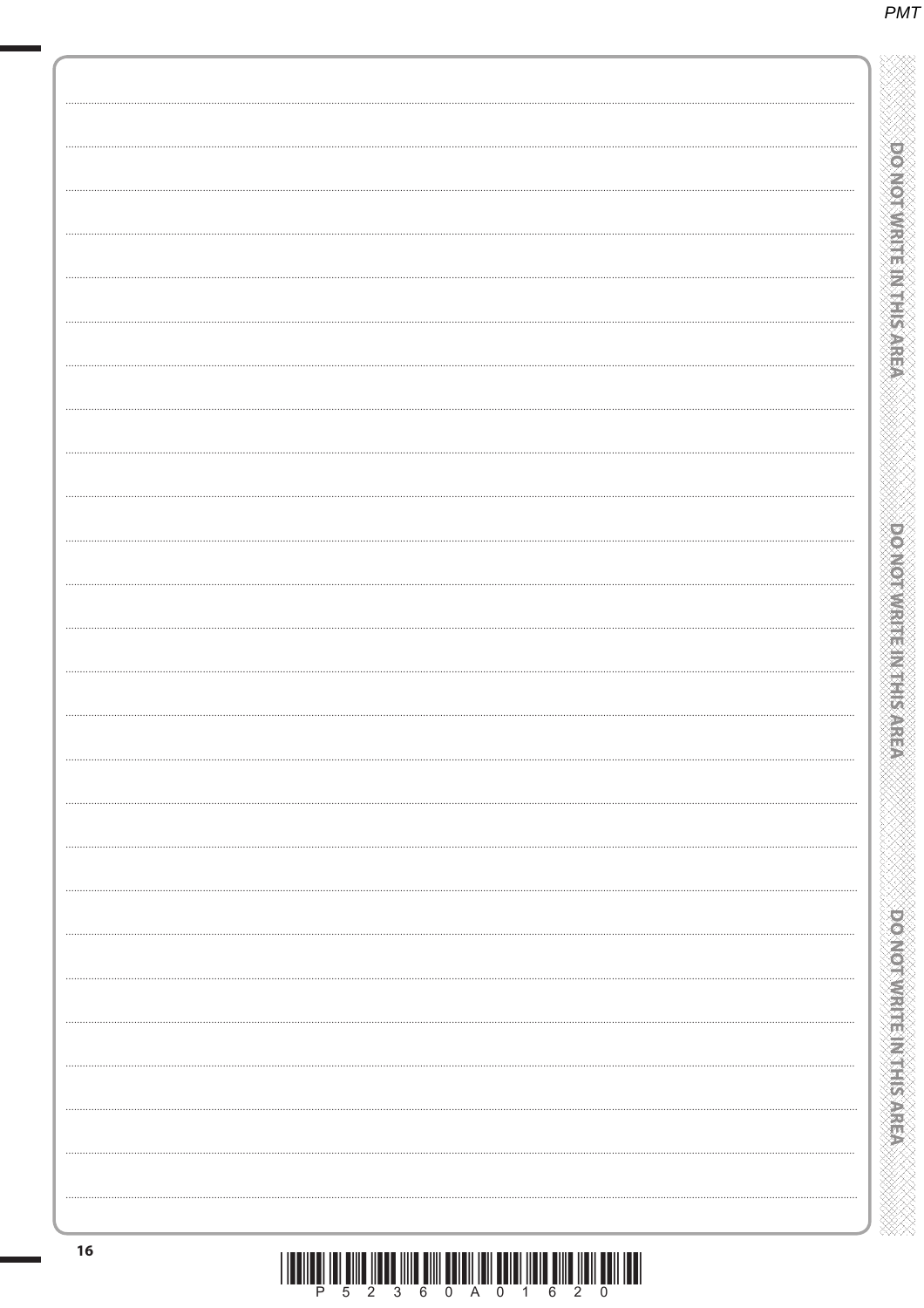| <b>VERNESI HISTORICI DI CONCO</b> |                                       |
|-----------------------------------|---------------------------------------|
|                                   | <b>TOTAL FOR SECTION B = 40 MARKS</b> |
|                                   |                                       |
|                                   |                                       |
|                                   | <b>TOTAL FOR PAPER = 80 MARKS</b>     |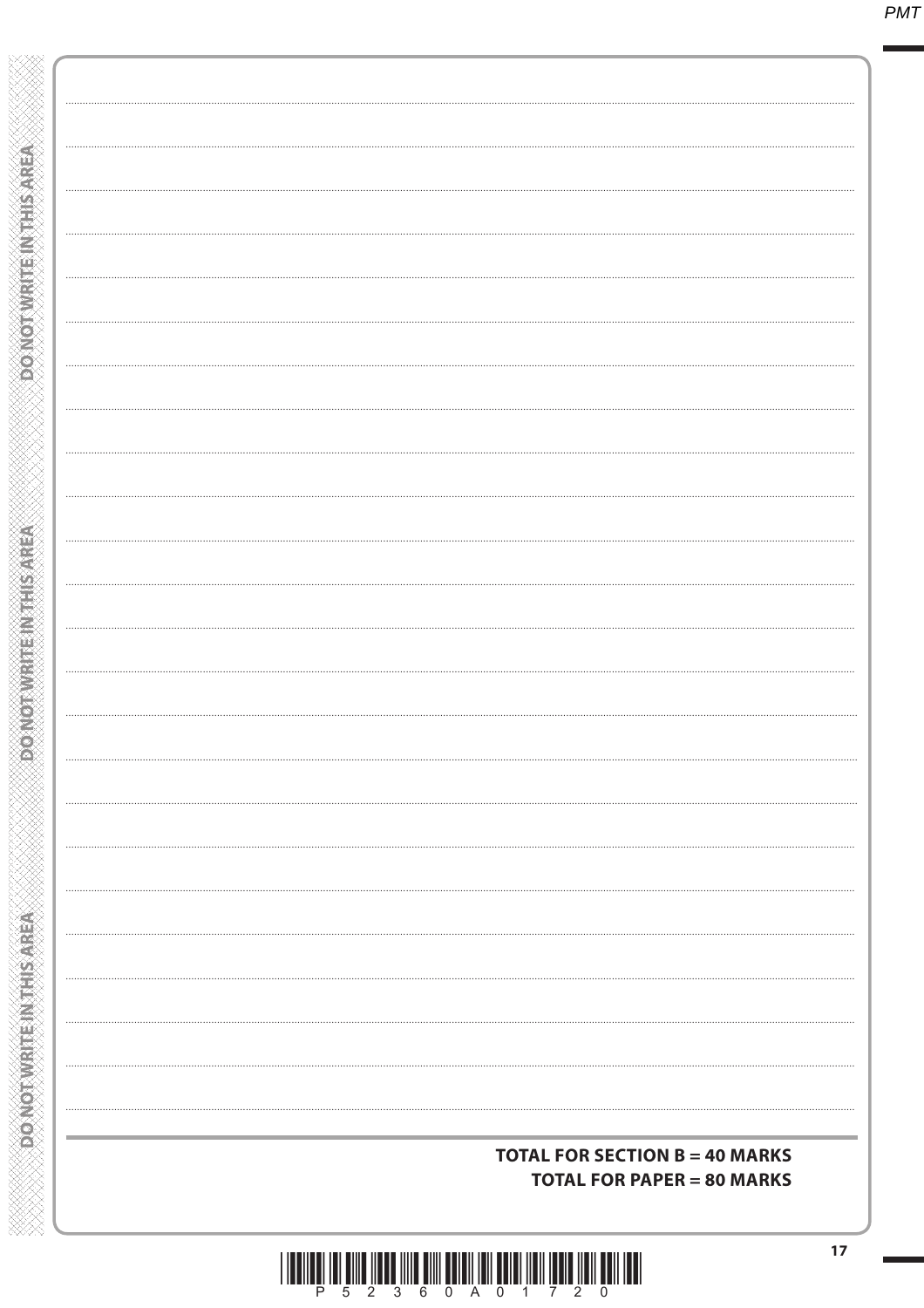**DONOTIVIRITIE INTERNATION** 

XXXXXXXXXXXXXX

888.

XXXX

XXXX

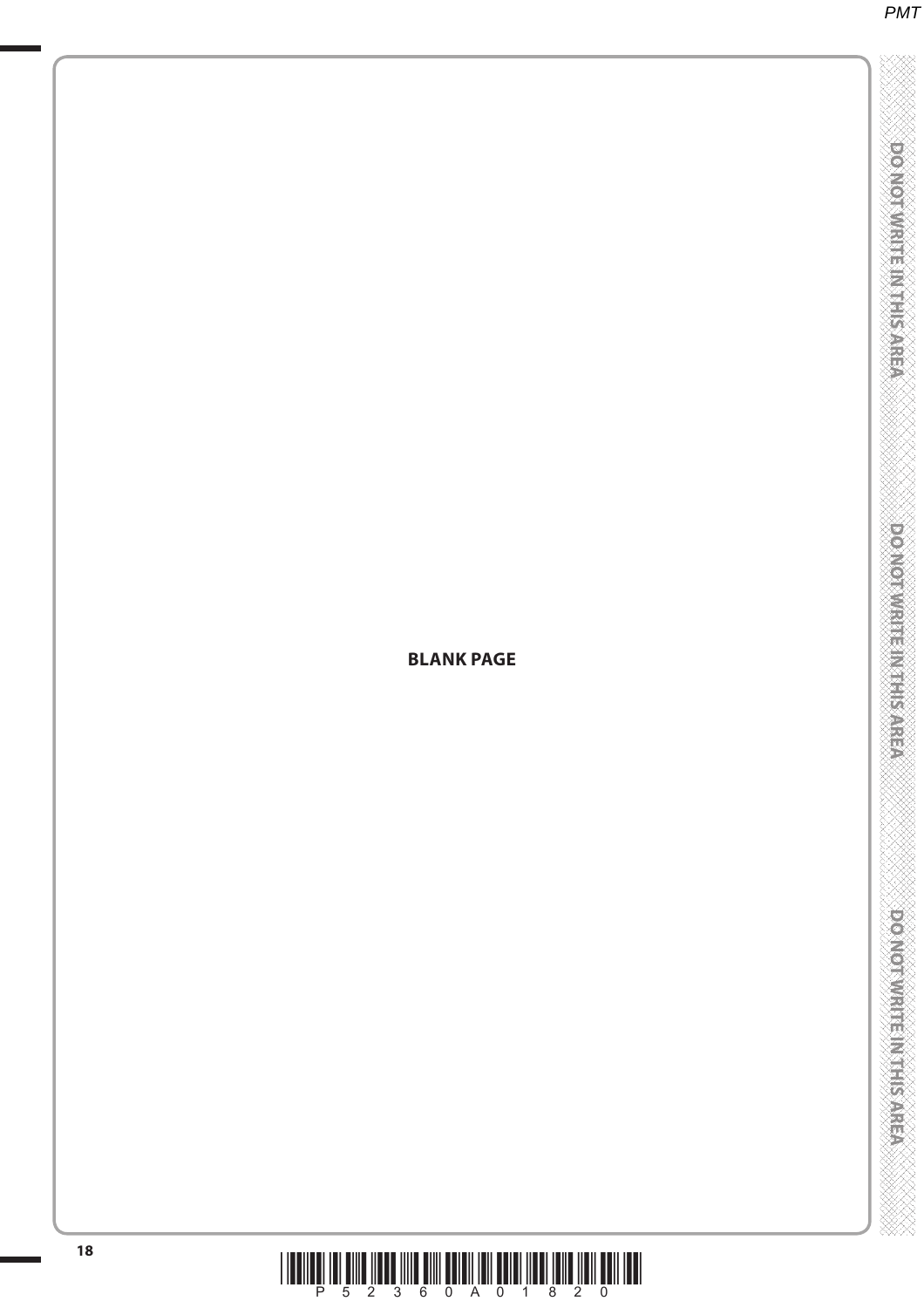**DONORVIRTEINTHIS AREA**